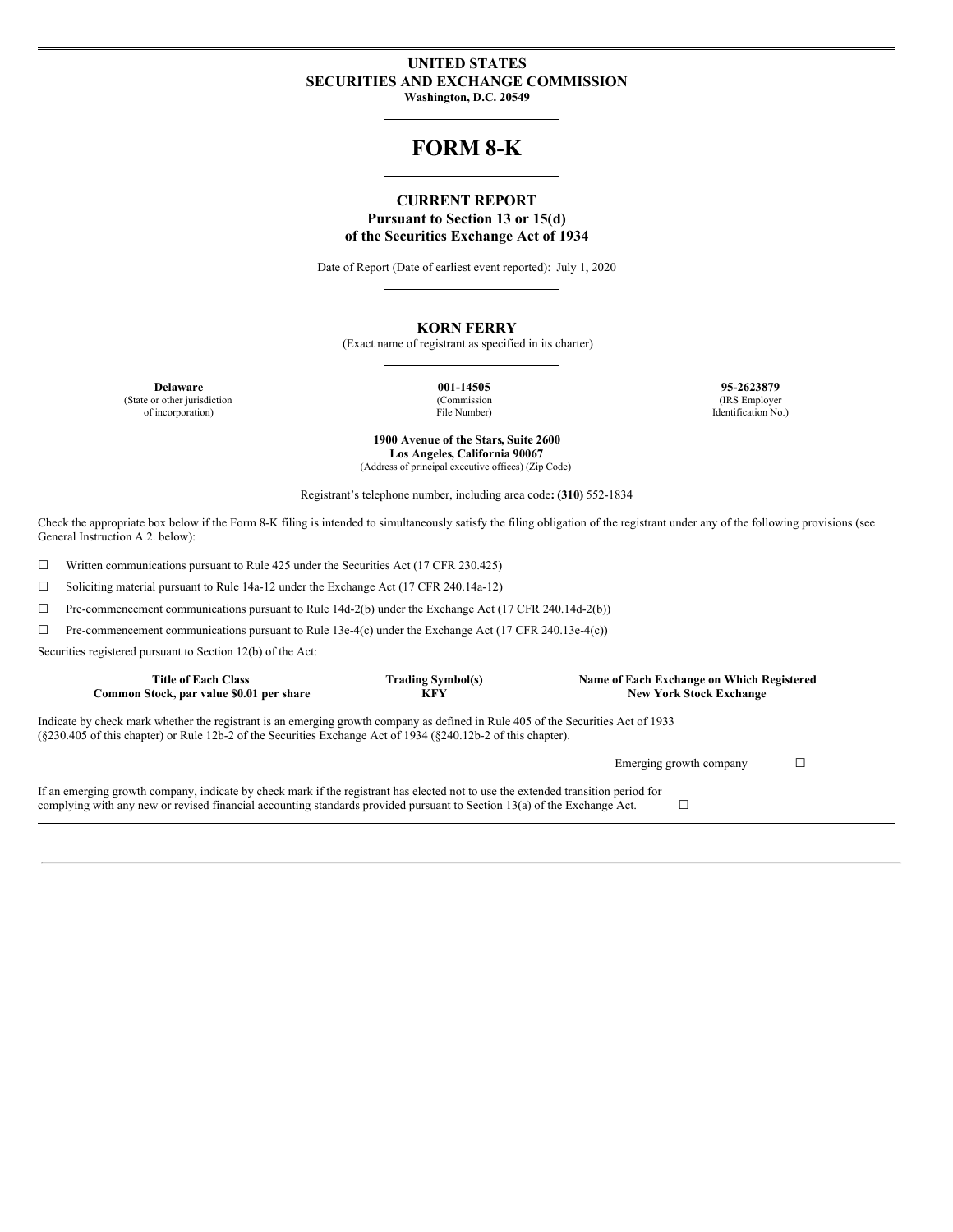#### **Item 2.02 Results of Operations and Financial Condition.**

On July 2, 2020, Korn Ferry (the "Company") issued a press release announcing its fourth quarter fiscal year 2020 results. A copy of the press release is attached hereto as Exhibit 99.1. The information in this Item 2.02 and the exhibit hereto are furnished to, but not filed with, the Securities and Exchange Commission.

#### **Item 8.01 Other Events.**

On July 1, 2020, the Board of Directors of the Company (the "Board") declared a cash dividend of \$0.10 per share that will be paid on July 31, 2020 to holders of the Company's common stock of record at the close of business on July 15, 2020. The declaration and payment of future dividends under the quarterly dividend policy will be at the discretion of the Board and will depend upon many factors, including the Company's earnings, capital requirements, financial conditions, the terms of the Company's indebtedness and other factors that the Board may deem to be relevant. The Company may amend, revoke or suspend the dividend policy at any time and for any reason at its discretion.

#### **Item 9.01 Financial Statements and Exhibits.**

(d) Exhibits

| Exhibit 99.1 | Press Release, dated July 2, 2020                                                                        |
|--------------|----------------------------------------------------------------------------------------------------------|
| Exhibit 104  | The cover page from this Current Report on Form 8-K, formatted in Inline XBRL (included as Exhibit 101). |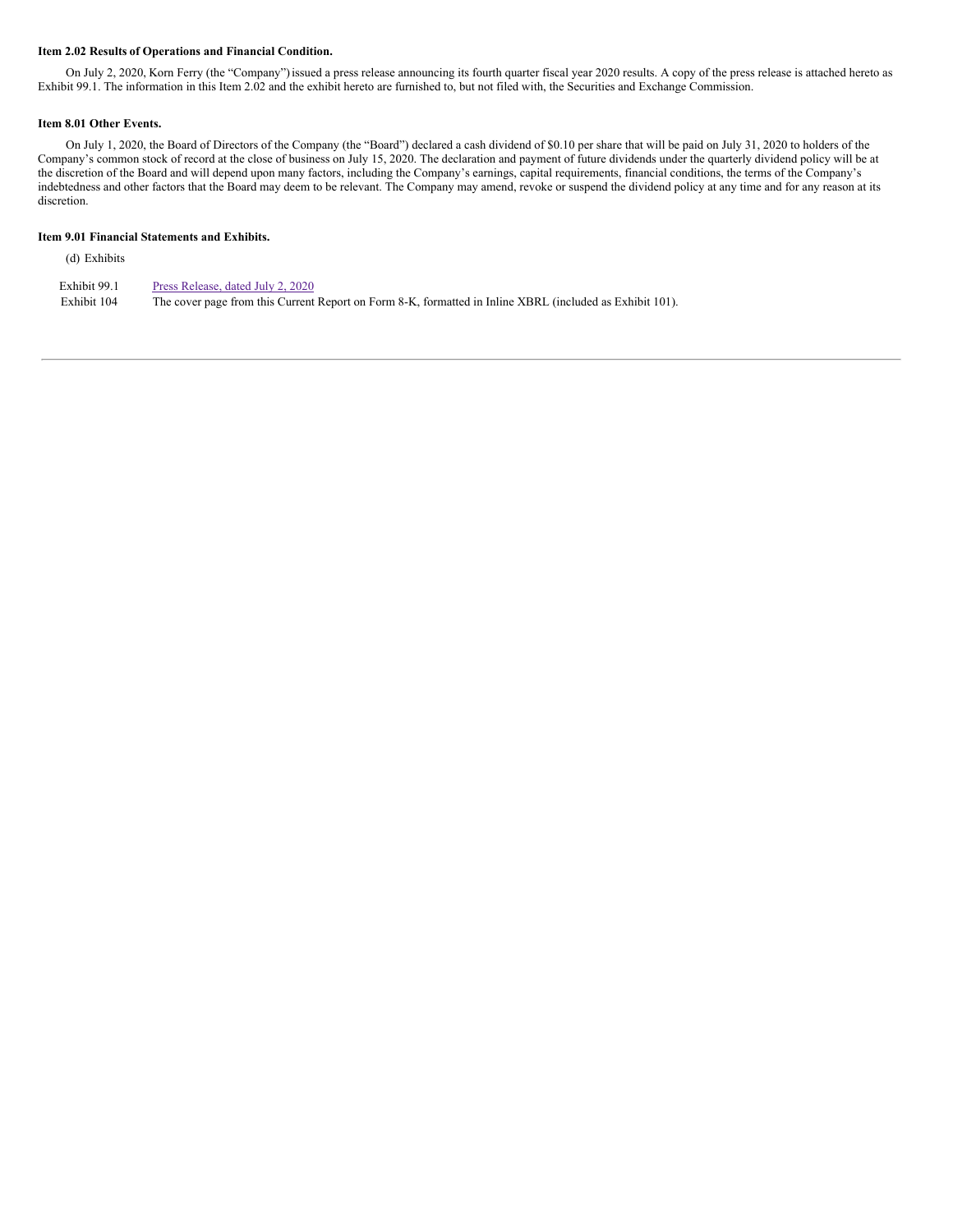## **SIGNATURES**

Pursuant to the requirements of the Securities Exchange Act of 1934, the registrant has duly caused this report to be signed on its behalf by the undersigned hereunto duly authorized.

## **KORN FERRY**

(Registrant)

Date: July 2, 2020 /s/ Robert P. Rozek

(Signature) Name: Robert P. Rozek

Title: Executive Vice President, Chief Financial Officer and Chief Corporate Officer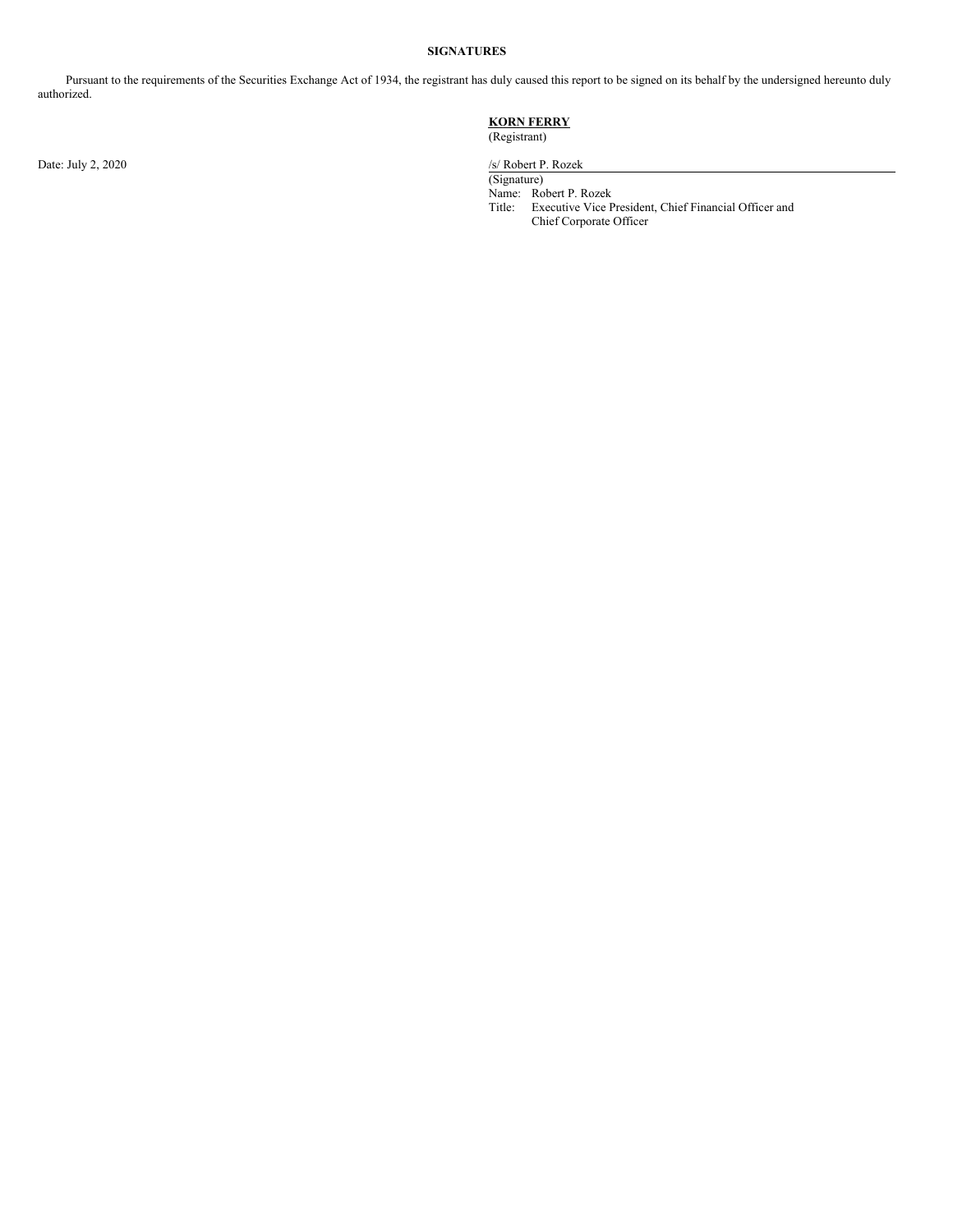

**FOR IMMEDIATE RELEASE Contacts:**

Investor Relations: Gregg Kvochak, (310) 556-8550 Media: Dan Gugler, (310) 226-2645

## **Korn Ferry Announces Fourth Quarter and Fiscal 2020 Results of Operations**

## **Highlights**

- Korn Ferry reports annual fee revenue of \$1,932.7 million, essentially flat year-over-year (2.2% increase on a constant currency).
- Net income attributable to Korn Ferry was \$104.9 million in FY'20 with an operating margin of 9.1% and Adjusted EBITDA of \$301.0 million and Adjusted EBITDA margin of 15.6%.
- Fee revenue was \$440.5 million in Q4 FY'20, a decrease of 10% (7.9% on a constant currency) as compared to Q4 FY'19.
- Net loss attributable to Korn Ferry was \$0.8 million in Q4 FY'20, with an operating margin of 5.0%. Adjusted EBITDA was \$69.6 million in Q4 FY'20 with an Adjusted EBITDA margin of 15.8%.
- Q4 FY'20 diluted loss per share was \$0.02 compared to diluted earnings per share of \$0.89in Q4 FY'19. Adjusted diluted earnings per share was \$0.60 in Q4 FY'20 compared to \$0.88 in Q4 FY'19.
- The Company ended the year with a strong liquidity position with total cash and cash equivalents and marketable securities of \$863 million, and after setting aside amounts for bonus payments and deferred compensation arrangements, investable cash was \$532 million.
- The Company repurchased 0.8 million shares, using \$24.4 million of cash during the quarter. Further, the Company declared a quarterly dividend of \$0.10 per share on July 1, 2020 payable on July 15, 2020 to stockholders of record on July 31, 2020.

**Los Angeles, CA, July 2, 2020** – Korn Ferry (NYSE: KFY), a global organizational consulting firm, today announced fourth quarter and annual fee revenue of \$440.5 million and \$1,932.7 million, respectively. In addition, fourth quarter diluted loss per share was \$0.02 and adjusted diluted earnings per share was \$0.60. Adjusted diluted earnings per share for the fourth quarter excludes an aggregate of \$33.5 million, or \$0.62 per share, of restructuring charges, net due to the corona virus pandemic ("COVID-19"), and integration/acquisition costs, net of tax due to the acquisition of Miller Heiman Group, AchieveForum and Strategy Execution ("acquired companies").

"During the fiscal fourth quarter we generated \$441 million infee revenue, down 10% year-over-year (7.9% at constant currency). Operating margin was 5% and Adjusted EBITDA margin was 15.8%," said Gary D. Burnison, CEO, Korn Ferry.

"As we manage our way through COVID-19, our Korn Ferry colleagues are showing their resilience by quickly pivoting to a different way of working – whether it's from home or the rapid transition to the virtual delivery of our services and solutions to clients. I'm confident that our offerings are more relevant now than ever before," Burnison added. "I truly feel that over the next 2 years there will be more change than in the last 10 years. Different work needs to get done, and work needs to get done differently. That's an opportunity for our company. As an organizational consulting firm, Korn Ferry is committed to promoting conscious inclusion – enabling all people and their organizations to exceed their potential – and to exceed potential, people need an abundance of opportunity, development, and sponsorship. Korn Ferry is the right firm at the right time to help organizations drive performance through change, and I have never been more proud of our company."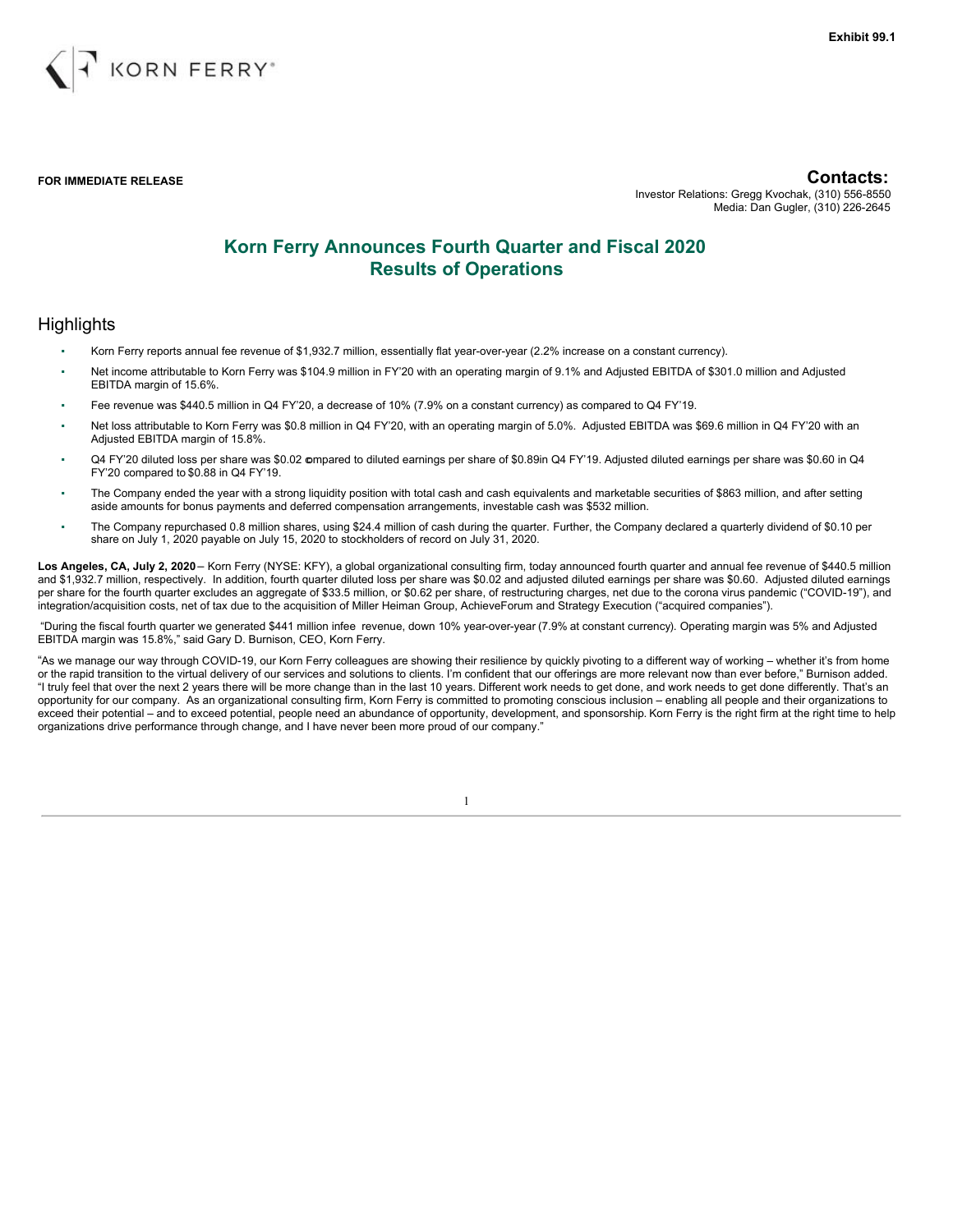# Selected Financial Results

(dollars in millions, except per share amounts)(a)

|                                              | <b>Fourth Quarter</b> |       |       |      |              | Year to Date |         |  |  |  |  |
|----------------------------------------------|-----------------------|-------|-------|------|--------------|--------------|---------|--|--|--|--|
|                                              | <b>FY'20</b>          |       |       |      | <b>FY'20</b> | <b>FY'19</b> |         |  |  |  |  |
| Fee revenue                                  | 440.5                 |       | 490.8 |      | 1.932.7      |              | 1.926.0 |  |  |  |  |
| Total revenue                                | 449.0                 |       | 502.5 |      | 1.977.3      |              | 1,973.9 |  |  |  |  |
| Operating income                             | 22.2                  |       | 62.3  |      | 176.0        |              | 140.8   |  |  |  |  |
| Operating margin                             | 5.0%                  | 12.7% |       | 9.1% |              |              | $7.3\%$ |  |  |  |  |
| Net (loss) income attributable to Korn Ferry | (0.8)                 |       | 50.3  |      | 104.9        |              | 102.7   |  |  |  |  |
| Basic (loss) earnings per share              | (0.02)                |       | 0.90  |      | 1.91         |              | 1.84    |  |  |  |  |
| Diluted (loss) earnings per share            | (0.02)                |       | 0.89  |      | 1.90         |              | 1.81    |  |  |  |  |

| <b>EBITDA Results (b):</b> |              | <b>Fourth Quarter</b> |  |              | Year to Date |       |  |              |  |  |
|----------------------------|--------------|-----------------------|--|--------------|--------------|-------|--|--------------|--|--|
|                            | <b>FY'20</b> |                       |  | <b>FY'19</b> | <b>FY'20</b> |       |  | <b>FY'19</b> |  |  |
| <b>EBITDA</b>              |              | 26.3                  |  | 82.2         |              | 228.5 |  | 197.7        |  |  |
| EBITDA margin              |              | 6.0%                  |  | 16.7%        |              | 11.8% |  | $10.3\%$     |  |  |

| <b>Adjusted Results (c):</b>                   | <b>Fourth Quarter</b> |              | <b>Year to Date</b> |       |  |              |  |
|------------------------------------------------|-----------------------|--------------|---------------------|-------|--|--------------|--|
|                                                | <b>FY'20</b>          | <b>FY'19</b> | <b>FY'20</b>        |       |  | <b>FY'19</b> |  |
| Adjusted EBITDA (b)                            | 69.6                  | 82.2         |                     | 301.0 |  | 311.0        |  |
| Adjusted EBITDA margin (b)                     | 15.8%                 | 16.7%        |                     | 15.6% |  | 16.1%        |  |
| Adjusted net income attributable to Korn Ferry | 32.7                  | 49.7         |                     | 161.3 |  | 187.9        |  |
| Adjusted basic earnings per share              | 0.60                  | 0.89         |                     | 2.94  |  | 3.36         |  |
| Adjusted diluted earnings per share            | 0.60                  | 0.88         |                     | 2.91  |  | 3.31         |  |

(a) Numbers may not total due to rounding.

 $\frac{1}{2}$  ,  $\frac{1}{2}$  ,  $\frac{1}{2}$  ,  $\frac{1}{2}$  ,  $\frac{1}{2}$  ,  $\frac{1}{2}$  ,  $\frac{1}{2}$ 

(b) EBITDA refers to earnings before interest, taxes, depreciation, and amortization. Adjusted EBITDA further adjusts EBITDA to exclude integration/acquisition costs, restructuring charges, net, separation costs and tradename write-offs. EBITDA, EBITDA margin, Adjusted EBITDA and Adjusted EBITDA margin are non-GAAP financial measures (see attached reconciliations).

(c) Adjusted results are non-GAAP financial measures that adjust for the following, as applicable (see attached reconciliations):

|                               | <b>Fourth Quarter</b> |                          |  |                                 |  | Year to Date |  |       |  |  |
|-------------------------------|-----------------------|--------------------------|--|---------------------------------|--|--------------|--|-------|--|--|
|                               | <b>FY'20</b>          |                          |  | <b>FY'19</b>                    |  | <b>FY'20</b> |  | FY'19 |  |  |
| Integration/acquisition costs |                       | 2.8                      |  | $\hspace{0.05cm}$               |  | 12.2         |  | 6.7   |  |  |
| Restructuring charges, net    |                       | 40.5                     |  | $\hspace{0.1mm}-\hspace{0.1mm}$ |  | 58.6         |  |       |  |  |
| Separation costs              |                       | $\overline{\phantom{0}}$ |  |                                 |  | 1.8          |  |       |  |  |
| Tradename write-offs          |                       | $\qquad \qquad \qquad$   |  | $\hspace{0.1mm}-\hspace{0.1mm}$ |  |              |  | 106.6 |  |  |
| Debt refinancing costs        |                       | $\qquad \qquad \qquad$   |  |                                 |  | 0.8          |  |       |  |  |

#### **Fiscal 2020 Fourth Quarter Results**

The Company reported fee revenue in Q4 FY'20 of \$440.5 million, a decrease of 10% (decrease of 7.9% on a constant currency basis) compared to Q4 FY'19. The decline in fee revenue was primarily due to the impact of COVID-19 on economies around the world, partially offset by fee revenue generated by the acquired companies in the Digital segment.

Net loss attributable to Korn Ferry was \$0.8 million in Q4 FY'20 as compared to net income attributable to Korn Ferry of \$50.3 million in Q4 FY'19. The change from net income to a net loss attributable to Korn Ferry was primarily due to a decline in fee revenue and restructuring charges incurred in Q4 FY'20 in reaction to the impact of COVID-19, offset by decreases in compensation and benefits expense and income tax expense.

Operating margin was 5.0% in Q4 FY'20 compared to 12.7% in the year-ago quarter. The decrease in operating margin was primarily due to restructuring charges, net associated with the impact of COVID-19 and the decline in fee revenue in Q4 FY'20.

Adjusted EBITDA margin was 15.8%, compared to 16.7% in the year-ago quarter.

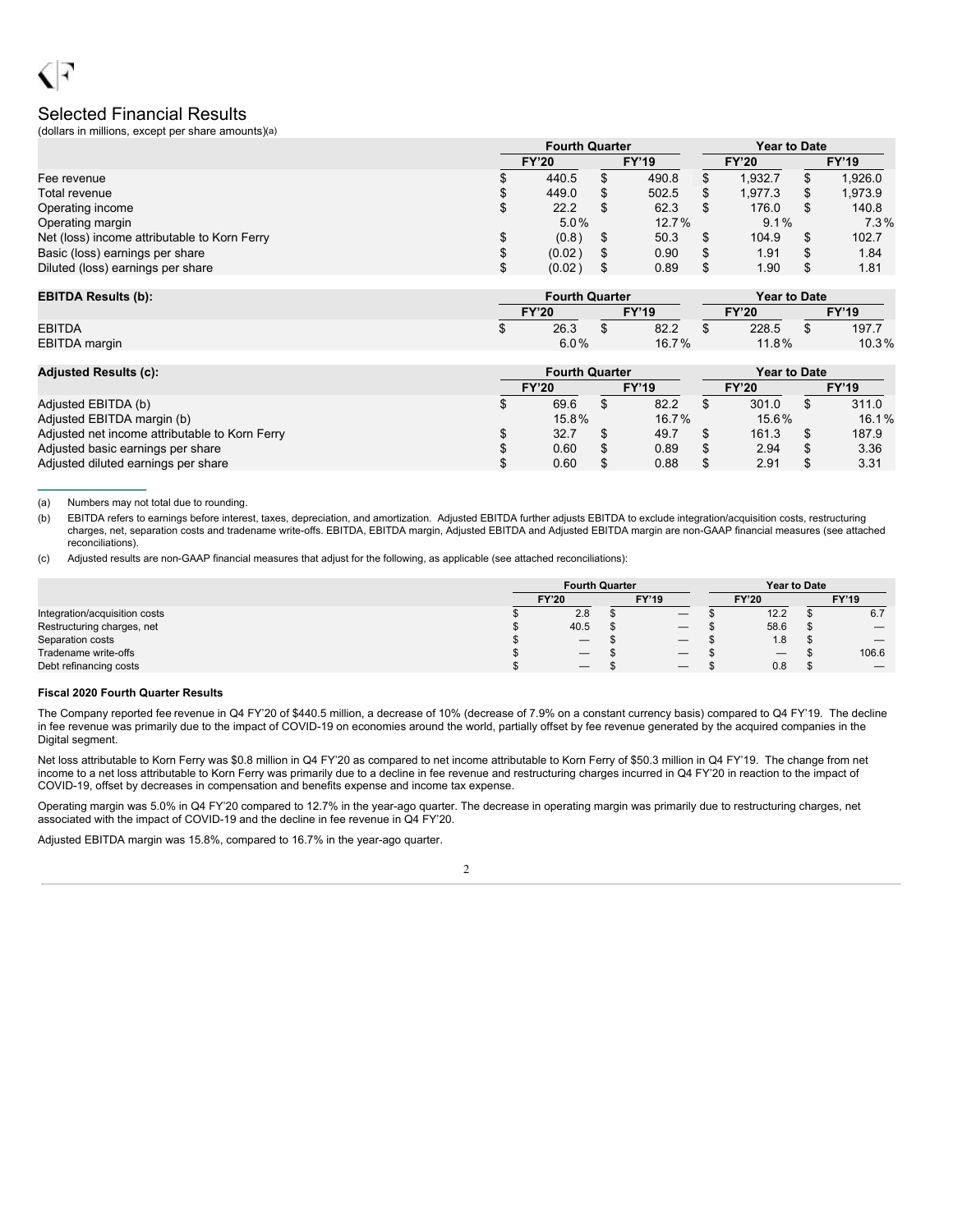

The Company reported fee revenue in FY'20 of \$1,932.7 million, essentially flat when compared to FY'19. Although fee revenue was essentially flat, there was a change in mix with an increase in Digital due to fee revenue generated by the acquired companies and an organic increase in RPO and Professional Search, offset by decreases in fee revenue in Executive Search and Consulting.

Net income attributable to Korn Ferry was \$104.9 million in FY'20 as compared to \$102.7 million in FY'19. The increase in net income attributable to Korn Ferry was primarily due to a decrease in general and administrative expenses (due to trade name write-offs in FY'19), offset by increases in restructuring charges, net and in the Company's effective income tax rate.

Operating income was \$176.0 million in FY'20 with an operating margin of 9.1% compared to \$140.8 million and 7.3% in FY'19. The increase in operating income was primarily due to decreases in general and administrative expenses (due to trade name write-offs in FY'19) and compensation and benefits expense, partially offset by restructuring charges incurred in FY'20 associated with the impact of COVID-19 and the acquisition of the acquired companies.

Adjusted EBITDA was \$301.0 million in FY'20 with Adjusted EBITDA margin of 15.6%, compared to \$311.0 million and 16.1%, respectively, in the year-ago period.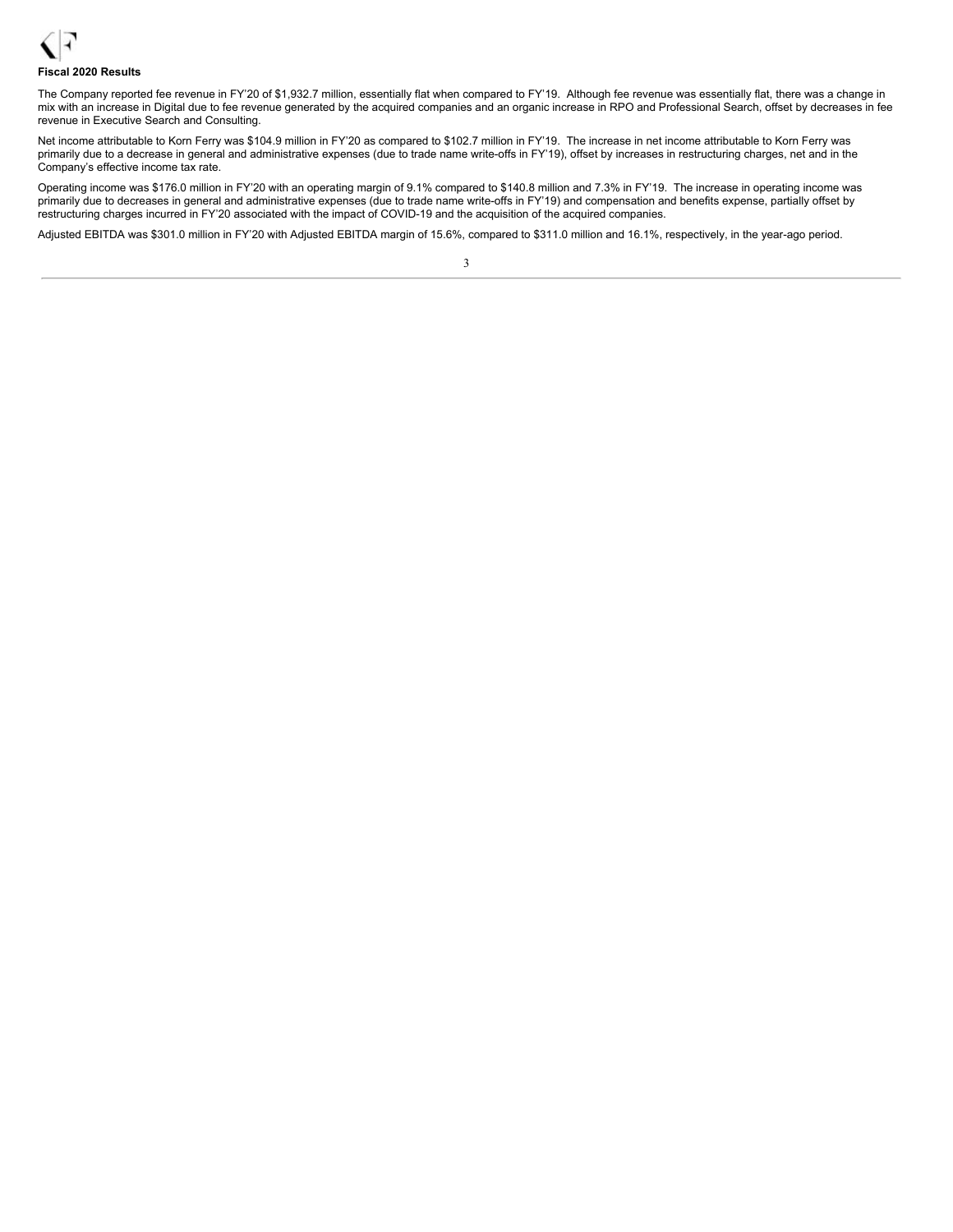## Results by Segment

## Selected Consulting Data(a)

(dollars in millions)(b)

|                                                      |              | <b>Fourth Quarter</b> |              | <b>Year to Date</b> |              |       |     |              |  |  |
|------------------------------------------------------|--------------|-----------------------|--------------|---------------------|--------------|-------|-----|--------------|--|--|
|                                                      | <b>FY'20</b> |                       | <b>FY'19</b> |                     | <b>FY'20</b> |       |     | <b>FY'19</b> |  |  |
| Fee revenue                                          |              | 121.0                 |              | 144.4               | \$           | 543.1 |     | 568.3        |  |  |
| Total revenue                                        | \$           | 123.4                 |              | 148.7               | S            | 557.3 | \$. | 585.9        |  |  |
| Operating (loss) income                              | \$           | (6.6)                 | S            | 13.3                | S            | 17.7  |     | (34.1)       |  |  |
| Operating margin                                     |              | $(5.4\%)$             | $9.2\%$      |                     |              | 3.3%  |     | $(6.0\%)$    |  |  |
|                                                      |              |                       |              |                     |              |       |     |              |  |  |
| Ending number of consultants and execution staff (c) |              | 1,671                 |              | 1,881               |              | 1.671 |     | 1,881        |  |  |
| Hours worked in thousands (d)                        |              | 415                   |              | 439                 |              | 1.758 |     | 1,703        |  |  |
| Average billed rate (e)                              | \$           | 292                   |              | 329                 | S            | 309   | \$. | 334          |  |  |

| <b>EBITDA Results (f):</b>     |                         | <b>Fourth Quarter</b> |                     |                     |  |  |  |  |
|--------------------------------|-------------------------|-----------------------|---------------------|---------------------|--|--|--|--|
|                                | <b>FY'20</b>            | <b>FY'19</b>          | <b>FY'20</b>        | <b>FY'19</b>        |  |  |  |  |
| <b>EBITDA</b><br>EBITDA margin | (2.3)<br>ง<br>$(1.9\%)$ | 18.4<br>$12.7\%$      | 36.6<br>6.7%        | (15.7)<br>$(2.8\%)$ |  |  |  |  |
| Adjusted Results (g):          |                         | <b>Fourth Quarter</b> | <b>Year to Date</b> |                     |  |  |  |  |
|                                | <b>FY'20</b>            | <b>FY'19</b>          | <b>FY'20</b>        | <b>FY'19</b>        |  |  |  |  |

Adjusted EBITDA (f) 8 11.1 \ \$ 18.4 \$ 66.5 \$ 66.5 Adjusted EBITDA margin (f) 9.2 % 12.7% 11.2% 11.7%

 $\frac{1}{2}$  ,  $\frac{1}{2}$  ,  $\frac{1}{2}$  ,  $\frac{1}{2}$  ,  $\frac{1}{2}$  ,  $\frac{1}{2}$ 

(a) In fiscal 2020, the Company changed the composition of its global segments. Consulting segment represents the consulting business that was previously included in the Advisory segment. Segment data for Q4 FY'19 and YTD FY'19 have been recast to reflect the division of the Advisory segment into the Consulting and Digital segments.

(b) Numbers may not total due to rounding.

(c) Represents number of employees originating, delivering and executing consulting services.

(d) Represents the number of hours worked by consultant and execution staff during the period.

(e) Represents the amount of fee revenue divided by the number of hours worked by consultants and executive staff.

(f) EBITDA, EBITDA margin, Adjusted EBITDA and Adjusted EBITDA margin are non-GAAP financial measures (see attached reconciliations).

(g) Adjusted results are non-GAAP financial measures that adjust for the following (see attached reconciliations):

|                               | <b>Fourth Quarter</b> |                                 |  |                                 |  | <b>Year to Date</b>            |  |              |  |  |
|-------------------------------|-----------------------|---------------------------------|--|---------------------------------|--|--------------------------------|--|--------------|--|--|
|                               | <b>FY'20</b>          |                                 |  | <b>FY'19</b>                    |  | <b>FY'20</b>                   |  | <b>FY'19</b> |  |  |
| Integration/acquisition costs |                       | $\hspace{0.1mm}-\hspace{0.1mm}$ |  | $\overline{\phantom{0}}$        |  |                                |  | 5.3          |  |  |
| Restructuring charges, net    |                       | 13.4                            |  | $\hspace{0.1mm}-\hspace{0.1mm}$ |  | 24.5                           |  |              |  |  |
| Tradename write-offs          |                       | $\qquad \qquad \qquad -$        |  | $\qquad \qquad \longleftarrow$  |  | $\qquad \qquad \longleftarrow$ |  | 77.0         |  |  |

Reflecting the impact of COVID-19, fee revenue was \$121.0million in Q4 FY'20 compared to \$144.4 million in Q4 FY'19, a decrease of \$23.4 million or 16% (decrease of 14% on a constant currency basis).

Operating loss was \$6.6million in Q4 FY'20 with an operating margin of (5.4%) compared to operating income of \$13.3 million and an operating margin of 9.2%, respectively, in the year-ago quarter. The decrease in operating income was primarily due to restructuring charges, net incurred in Q4 FY'20 associated with the impact of COVID-19 and a decline in fee revenue, partially offset by decreases in compensation and benefits expense, general and administrative expenses and cost of services expense.

Adjusted EBITDA was \$11.1 million in Q4 FY'20 with an Adjusted EBITDA margin of 9.2% compared to \$18.4 million and 12.7%, respectively, in the year-ago quarter.

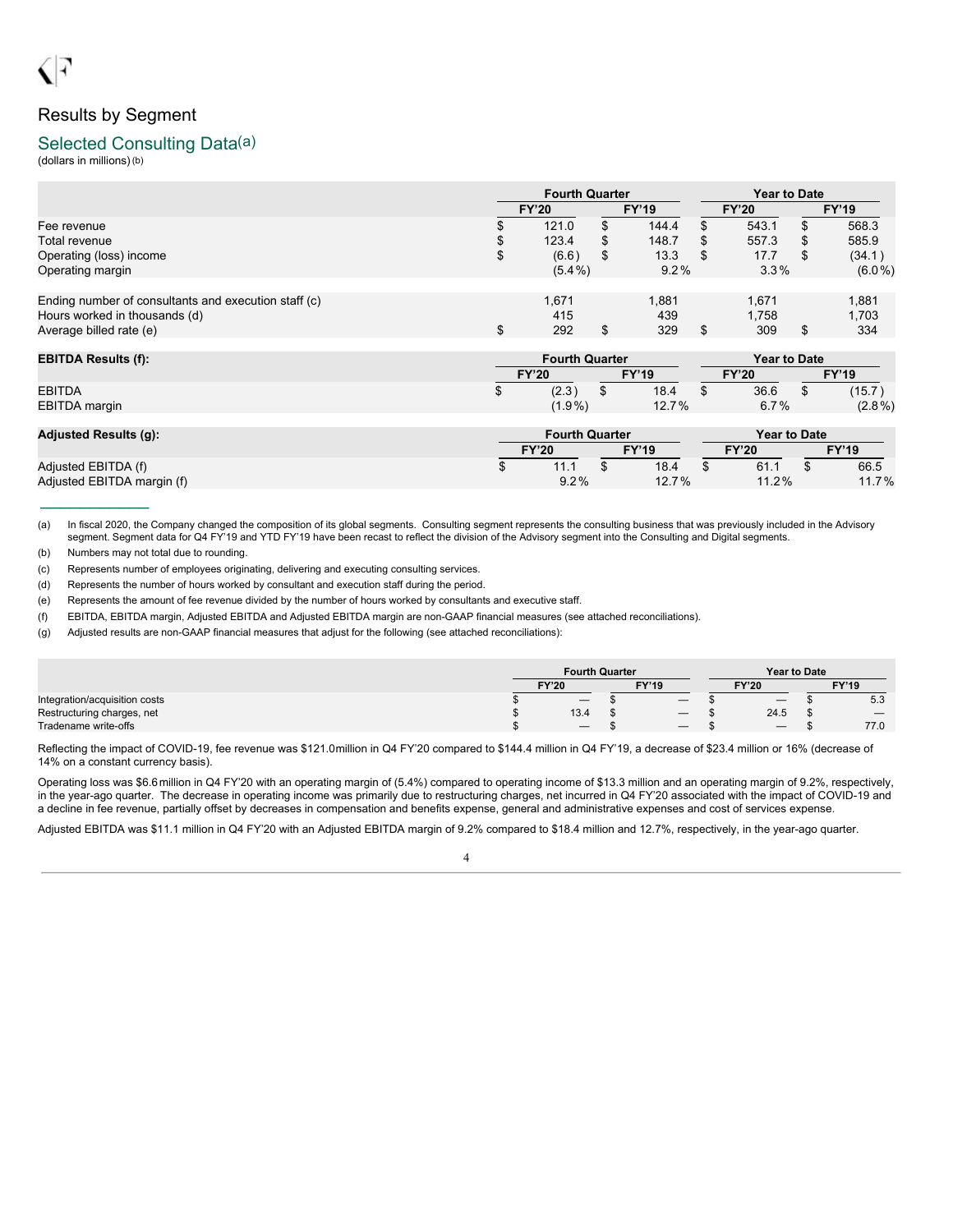## Selected Digital Data(a)

(dollars in millions)(b)

Digital is an integrated platform that gives clients direct access to people and organizational data, insights, analytics, and digital assets that when used together, give clients a common language for all talent matters.

|                                    |    | <b>Fourth Quarter</b> |    | <b>Year to Date</b> |    |                     |              |              |
|------------------------------------|----|-----------------------|----|---------------------|----|---------------------|--------------|--------------|
|                                    |    | <b>FY'20</b>          |    | <b>FY'19</b>        |    | <b>FY'20</b>        |              | <b>FY'19</b> |
| Fee revenue                        | \$ | 69.3                  | \$ | 62.7                | \$ | 292.4               | \$           | 252.7        |
| Total revenue                      | \$ | 69.9                  |    | 62.7                | \$ | 294.3               | \$           | 252.7        |
| Operating income                   | \$ | 5.9                   | \$ | 16.7                | \$ | 46.9                | \$           | 39.7         |
| Operating margin                   |    | 8.5%                  |    | 26.6%               |    | 16.0%               |              | 15.7%        |
|                                    |    |                       |    |                     |    |                     |              |              |
| Ending number of consultants       |    | 421                   |    | 350                 |    | 421                 |              | 350          |
| Subscription & License fee revenue | \$ | 20.9                  | \$ | 14.6                | \$ | 73.5                | \$           | 57.2         |
| <b>EBITDA Results (c):</b>         |    | <b>Fourth Quarter</b> |    |                     |    | <b>Year to Date</b> |              |              |
|                                    |    | <b>FY'20</b>          |    | <b>FY'19</b>        |    | <b>FY'20</b>        | <b>FY'19</b> |              |
| <b>EBITDA</b>                      | \$ | 11.9                  | \$ | 20.6                | \$ | 66.7                | \$           | 53.6         |
| <b>EBITDA</b> margin               |    | 17.2%                 |    | 32.8%               |    | 22.8%               |              | 21.2%        |
| <b>Adjusted Results (d):</b>       |    | <b>Fourth Quarter</b> |    |                     |    | <b>Year to Date</b> |              |              |
|                                    |    | <b>FY'20</b>          |    | <b>FY'19</b>        |    | <b>FY'20</b>        |              | <b>FY'19</b> |
| Adjusted EBITDA (c)                | \$ | 17.0                  | \$ | 20.6                | \$ | 83.1                | \$           | 84.5         |
| Adjusted EBITDA margin (c)         |    | 24.5%                 |    | 32.8%               |    | 28.4%               |              | 33.4%        |

(a) In the fiscal 2020, the Company changed the composition of its global segments. Digital segment represents the products business that was previously included in the Advisory segment. Segment data for Q4 FY'19 and YTD FY'19 have been recast to reflect the division of the Advisory segment into the Consulting and Digital segments.

(b) Numbers may not total due to rounding.

 $\frac{1}{2}$  ,  $\frac{1}{2}$  ,  $\frac{1}{2}$  ,  $\frac{1}{2}$  ,  $\frac{1}{2}$  ,  $\frac{1}{2}$  ,  $\frac{1}{2}$ 

(c) EBITDA, EBITDA margin, Adjusted EBITDA and Adjusted EBITDA margin are non-GAAP financial measures (see attached reconciliations).

(d) Adjusted results are non-GAAP financial measures that adjust for the following (see attached reconciliations):

|                               | <b>Fourth Quarter</b> |                          |  |                   |  | <b>Year to Date</b> |  |              |  |  |
|-------------------------------|-----------------------|--------------------------|--|-------------------|--|---------------------|--|--------------|--|--|
|                               | <b>FY'20</b>          |                          |  | <b>FY'19</b>      |  | <b>FY'20</b>        |  | <b>FY'19</b> |  |  |
| Integration/acquisition costs |                       | 1.6                      |  | $\qquad \qquad -$ |  | 5.9                 |  | 1.3          |  |  |
| Restructuring charges, net    |                       | 3.4                      |  | $\qquad \qquad -$ |  | 10.5                |  |              |  |  |
| Tradename write-offs          |                       | $\qquad \qquad \qquad -$ |  |                   |  |                     |  | 29.6         |  |  |

Fee revenue was \$69.3 million in Q4 FY'20 compared to \$62.7 million in Q4 FY'19, an increase of \$6.6 million or 11% (14% increase oa constant currency basis). The increase in fee revenue was primarily due to fee revenue generated by the acquired companies.

Operating income was \$5.9 million in Q4 FY'20 with an operating margin of 8.5% compared to \$16.7 million and an operating margin of 26.6% in the year-ago quarter. The decrease in operating income was due to an increase in operating expenses associated with the acquisition of the acquired companies in addition to restructuring charges, net incurred in Q4 FY'20 associated with the impact of COVID-19, partially offset by higher fee revenue.

Adjusted EBITDA was \$17.0 million in Q4 FY'20 with an Adjusted EBITDA margin of 24.5% compared to \$20.6 million and 32.8%, respectively, in the year-ago quarter.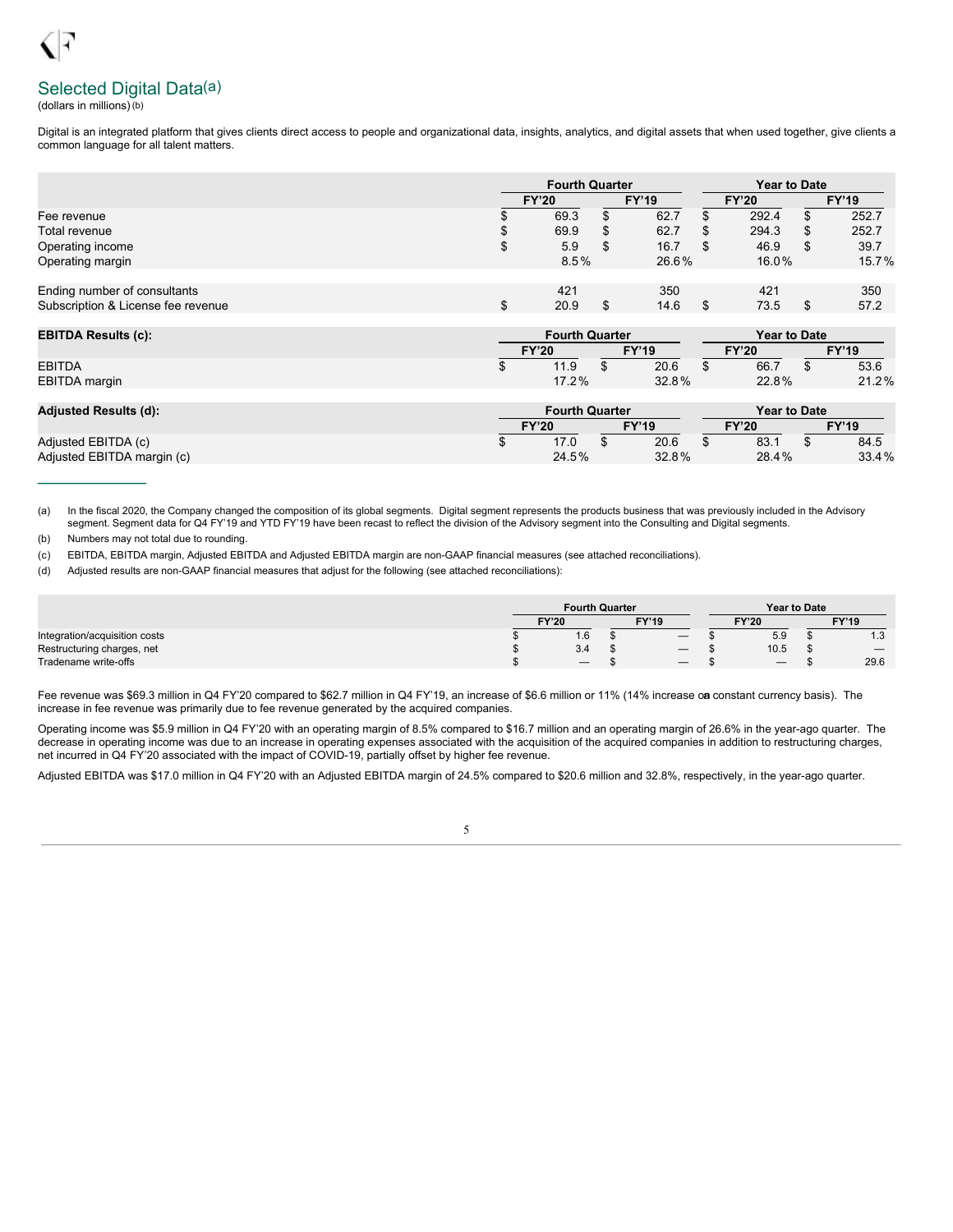## Selected Executive Search Data

(dollars in millions)(a)

|                               | <b>Fourth Quarter</b> |       |   |              |              | <b>Year to Date</b> |   |              |  |  |  |  |
|-------------------------------|-----------------------|-------|---|--------------|--------------|---------------------|---|--------------|--|--|--|--|
|                               | <b>FY'20</b>          |       |   | <b>FY'19</b> | <b>FY'20</b> |                     |   | <b>FY'19</b> |  |  |  |  |
| Fee revenue                   |                       | 167.9 |   | 190.9        |              | 732.5               |   | 774.8        |  |  |  |  |
| Total revenue                 | \$                    | 171.2 |   | 195.3        |              | 749.2               | S | 793.4        |  |  |  |  |
| Operating income              | \$                    | 37.4  | S | 42.0         | S            | 156.9               | S | 179.1        |  |  |  |  |
| Operating margin              |                       | 22.3% |   | 22.0%        |              | 21.4%               |   | 23.1%        |  |  |  |  |
|                               |                       |       |   |              |              |                     |   |              |  |  |  |  |
| Ending number of consultants  |                       | 556   |   | 565          |              | 556                 |   | 565          |  |  |  |  |
| Average number of consultants |                       | 569   |   | 558          |              | 560                 |   | 553          |  |  |  |  |
| Engagements billed            |                       | 3.424 |   | 3.943        |              | 9.722               |   | 10,318       |  |  |  |  |
| New engagements (b)           |                       | 1,229 |   | 1.717        |              | 6.064               |   | 6,790        |  |  |  |  |

| <b>EBITDA Results (c):</b> |              | <b>Fourth Quarter</b> |  |              | <b>Year to Date</b> |       |              |       |  |
|----------------------------|--------------|-----------------------|--|--------------|---------------------|-------|--------------|-------|--|
|                            | <b>FY'20</b> |                       |  | <b>FY'19</b> | <b>FY'20</b>        |       | <b>FY'19</b> |       |  |
| <b>EBITDA</b>              |              | 29.9                  |  | 49.7         |                     | 161.  |              | 193.8 |  |
| <b>EBITDA</b> margin       |              | 17.8%                 |  | 26.0%        |                     | 22.1% |              | 25.0% |  |

| <b>Adjusted Results (d):</b> |              | <b>Fourth Quarter</b> |  |              | <b>Year to Date</b> |              |       |  |  |
|------------------------------|--------------|-----------------------|--|--------------|---------------------|--------------|-------|--|--|
|                              | <b>FY'20</b> |                       |  | <b>FY'19</b> | <b>FY'20</b>        | <b>FY'19</b> |       |  |  |
| Adjusted EBITDA (c)          |              | 47.5                  |  | 49.7         | 181.                |              | 193.8 |  |  |
| Adjusted EBITDA margin (c)   |              | 28.3%                 |  | 26.0%        | 24.7%               |              | 25.0% |  |  |

(a) Numbers may not total due to rounding.

 $\frac{1}{2}$ 

(b) Represents new engagements opened in the respective period.

(c) EBITDA, EBITDA margin, Adjusted EBITDA and Adjusted EBITDA margin are non-GAAP financial measures (see attached reconciliations).

(d) Adjusted results are non-GAAP financial measures that adjust for the following (see attached reconciliations):

|                            |              | <b>Fourth Quarter</b>                   |              | <b>Year to Date</b>  |              |
|----------------------------|--------------|-----------------------------------------|--------------|----------------------|--------------|
|                            | <b>FY'20</b> |                                         | <b>FY'19</b> | $-Y'20$              | <b>FY'19</b> |
| Restructuring charges, net |              | 17.5                                    |              | 17 <sub>5</sub><br>r |              |
| Separation costs           |              | $\qquad \qquad \  \  \, -\qquad \qquad$ |              | ı.o                  |              |

Fee revenue was \$167.9 million and \$190.9 million in Q4 FY'20 and Q4 FY'19, respectively, a decrease of \$23.0 million or 12% (decrease of 10% on a constant currency basis). The decrease in fee revenue was attributable to a decline in fee revenue in all regions due to the decrease in demand for our products and services as a result of the worldwide economic downturn associated with COVID-19.

Operating income was \$37.4 million in Q4 FY'20 compared to \$42.0 million in Q4 FY'19. Operating margin was 22.3% in Q4 FY'20 compared to 22.0% in the year-ago quarter. The decrease in operating income was mainly due to a decrease in fee revenue and restructuring charges, net incurred in Q4 FY'20 associated with the impact of COVID-19, partially offset by decreases in compensation and benefits expense (due to lower performance related bonus expense and a decrease in expenses associated with our deferred compensation and retirement plans) and general and administrative expenses in Q4 FY'20 compared to the year-ago quarter.

Adjusted EBITDA was \$47.5 million in Q4 FY'20 with an Adjusted EBITDA margin of 28.3% compared to \$49.7 million and 26.0%, respectively, in the year-ago quarter.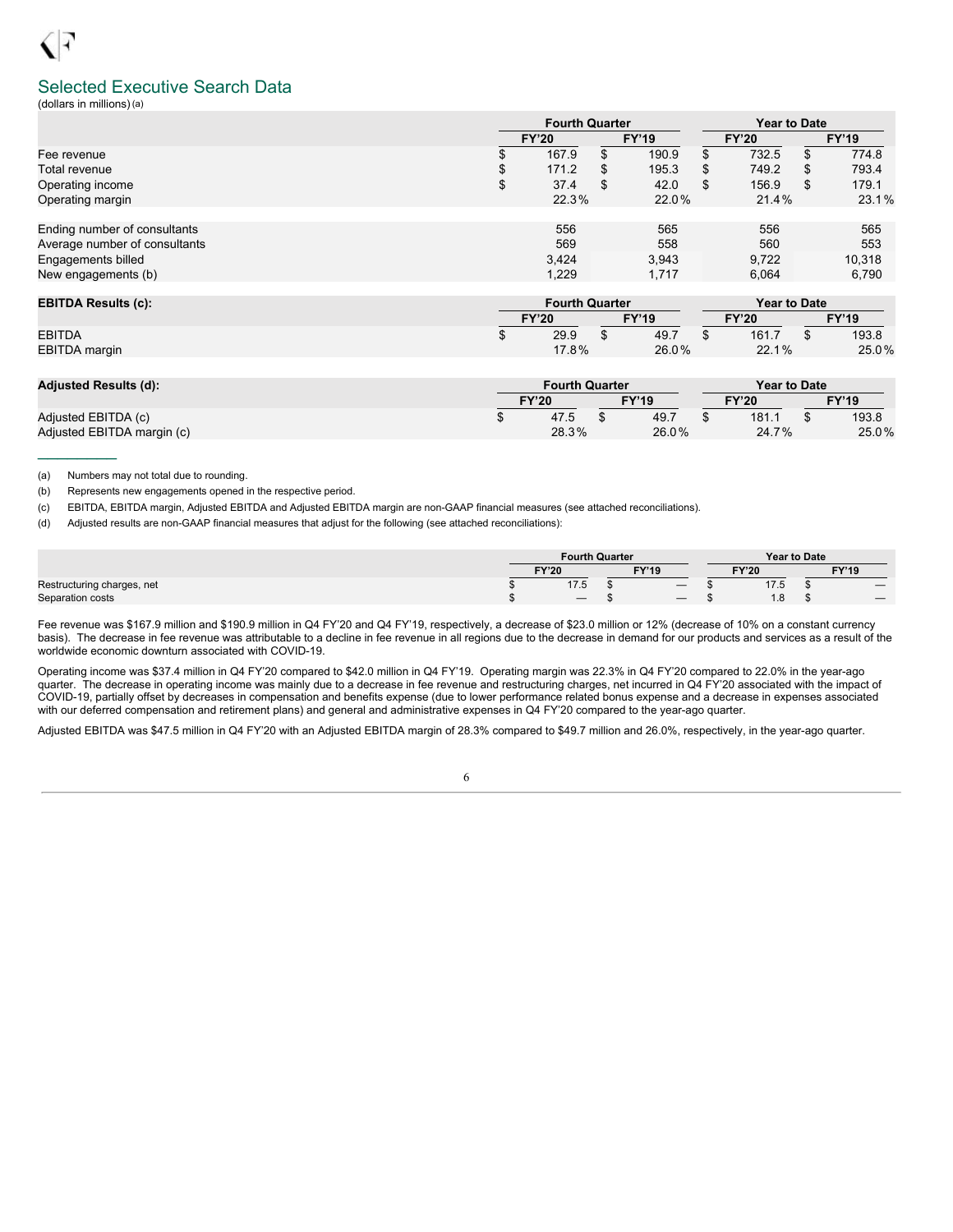## Selected RPO and Professional Search Data

(dollars in millions)(a)

|                        | <b>Fourth Quarter</b>        |   |       | <b>Year to Date</b> |              |   |              |  |  |  |
|------------------------|------------------------------|---|-------|---------------------|--------------|---|--------------|--|--|--|
|                        | <b>FY'19</b><br><b>FY'20</b> |   |       |                     | <b>FY'20</b> |   | <b>FY'19</b> |  |  |  |
| Fee revenue            | 82.4                         |   | 92.8  |                     | 364.8        |   | 330.1        |  |  |  |
| Total revenue          | \$<br>84.5                   | จ | 95.8  | \$                  | 376.6        | S | 341.9        |  |  |  |
| Operating income       | \$<br>6.2                    | J | 14.5  | S                   | 50.4         | S | 50.9         |  |  |  |
| Operating margin       | 7.5%                         |   | 15.7% |                     | 13.8%        |   | 15.4%        |  |  |  |
|                        |                              |   |       |                     |              |   |              |  |  |  |
| Engagements billed (b) | 1.206                        |   | 1.409 |                     | 3,641        |   | 3,595        |  |  |  |
| New engagements (c)    | 573                          |   | 781   |                     | 2,744        |   | 2,935        |  |  |  |

| <b>EBITDA Results (d):</b> |              | <b>Fourth Quarter</b> |              | Year to Date |              |
|----------------------------|--------------|-----------------------|--------------|--------------|--------------|
|                            | <b>FY'20</b> |                       | <b>FY'19</b> | <b>FY'20</b> | <b>FY'19</b> |
| EBITDA                     |              | 7.0                   | 15.6         | 54.4         | 54.4         |
| <b>EBITDA</b> margin       |              | 8.5%                  | 16.9%        | 14.9%        | 16.5%        |

| <b>Adjusted Results (e):</b> |              | <b>Fourth Quarter</b> |              | <b>Year to Date</b> |       |  |              |
|------------------------------|--------------|-----------------------|--------------|---------------------|-------|--|--------------|
|                              | <b>FY'20</b> |                       | <b>FY'19</b> |                     | Y'20  |  | <b>FY'19</b> |
| Adjusted EBITDA (d)          |              | 12.7                  | 15.6         |                     | 60.2  |  | 54.4         |
| Adjusted EBITDA margin (d)   |              | 15.4%                 | 16.9%        |                     | 16.5% |  | 16.5%        |

(a) Numbers may not total due to rounding.

 $\frac{1}{2}$  ,  $\frac{1}{2}$  ,  $\frac{1}{2}$  ,  $\frac{1}{2}$  ,  $\frac{1}{2}$  ,  $\frac{1}{2}$  ,  $\frac{1}{2}$ 

(b) Represents professional search engagements billed.

(c) Represents new professional search engagements opened in the respective period.

(d) EBITDA, EBITDA margin, Adjusted EBITDA and Adjusted EBITDA margin are non-GAAP financial measures (see attached reconciliations).

(e) Adjusted results are non-GAAP financial measures that adjust for the following (see attached reconciliations):

|                            | Fourth Quarter  |               |  |              | <b>Year to Date</b>       |                      |
|----------------------------|-----------------|---------------|--|--------------|---------------------------|----------------------|
|                            | <b>FY'20</b>    | EV'10<br>- 19 |  | <b>FY'20</b> |                           | <b>EV'19</b><br>- 19 |
| Restructuring charges, net | - -<br>$\cup$ . |               |  |              | $ -$<br>$\cup$ . $\prime$ |                      |

Fee revenue was \$82.4 million in Q4 FY'20, a decrease of \$10.4 million or 11% (decrease of 9% on a constant currency basis), compared to the year-ago quarter. The lower fee revenue resulted from the impact of COVID-19 and was driven by a decrease in fee revenue in recruitment process outsourcing and professional search of \$6.2 million and \$4.2 million, respectively, in Q4 FY'20 compared to Q4 FY'19.

Operating income was \$6.2 million in Q4 FY'20, a decrease of \$8.3 million compared to Q4 FY'19 operating income of \$14.5 million. Operating margin was 7.5% in Q4 FY'20 compared to 15.7% in the year-ago quarter. The decrease in operating income was due to lower fee revenue in Q4 FY'20 compared to Q4 FY'19 and restructuring charges, net incurred in Q4 FY'20 associated with the impact of COVID-19. This was partially offset by a decrease in compensation and benefits expense due to lower performance related bonus expense, offset by an increase in salaries and related payroll taxes driven by an 8% increase in average headcount during the quarter.

Adjusted EBITDA was \$12.7 million during Q4 FY'20, a decrease of \$2.9 million compared to Q4 FY'19. Adjusted EBITDA margin was 15.4% in Q4 FY'20 and 16.9% in Q4 FY'19.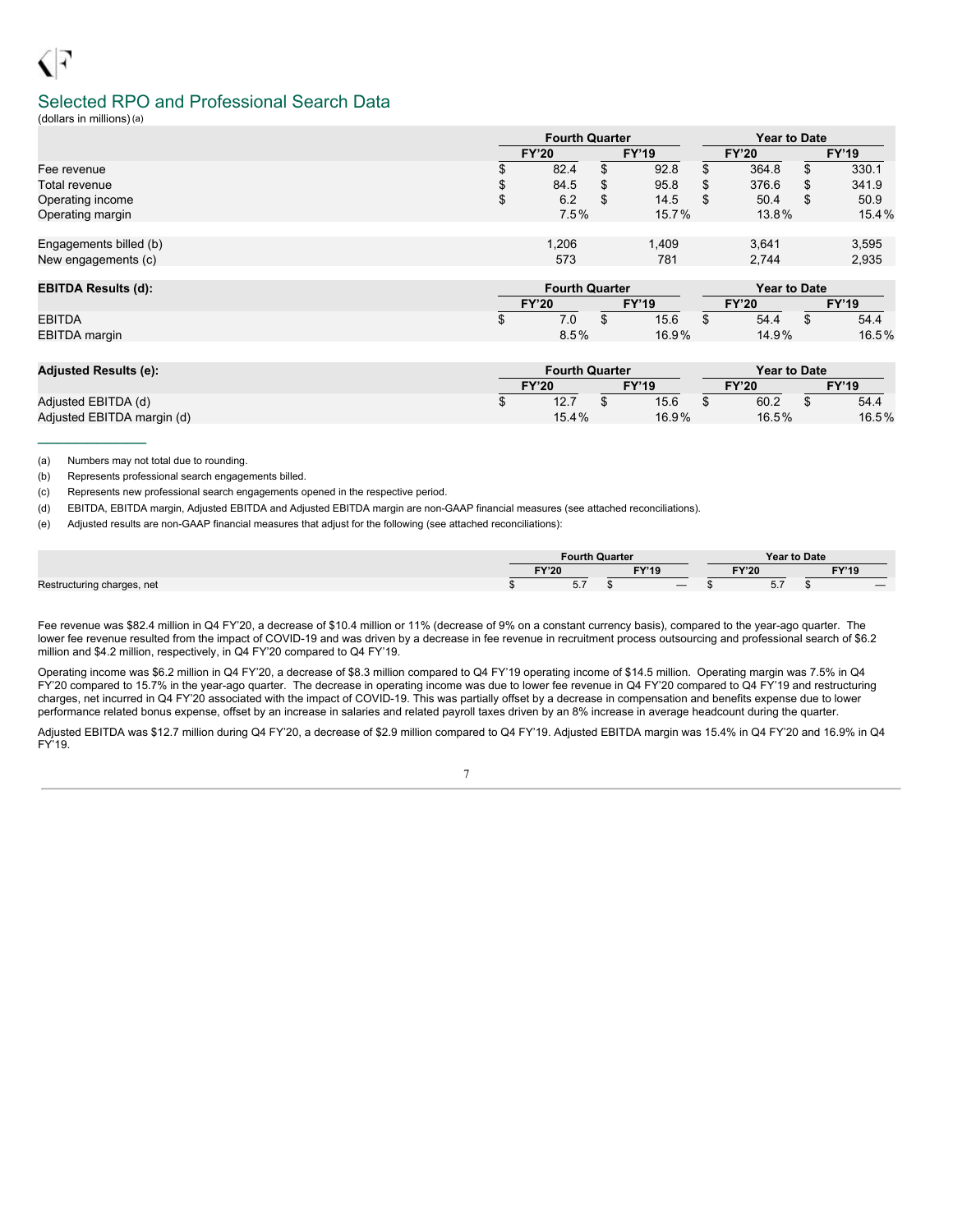

## **Outlook**

Although COVID-19 has been with us for a number of months, significant uncertainty about its ultimate impact on society and the global economic environment remains. The pandemic has spread across the globe, infecting different parts of the world at varying points in time and with varying levels of intensity. The response, out of necessity, has been conducted in large part at a very local level, with societies and economies closing and reopening at different points in time and in different ways. Further, the pandemic has had a profound and unprecedented impact on traditional behavior and societal norms. Governments and companies have mandated never before seen rules regarding working from home, social distancing, and workplace safety, and have severely restricted travel and in-person interaction.

As the world begins to slowly and sporadically reopen, we are seeing a resurgence of COVID-19 cases in a number of geographies. The extent to which measures taken are reinstated and new and incremental measures are put in place, and the manner in which authoritative bodies continue to respond, remains a major unknown. While our clients and colleagues are demonstrating real resiliency as they find new and different ways of working together (including the adoption of virtual delivery of our services and solutions), the unprecedented nature of what we are currently experiencing, combined with conflicting and ever-changing datapoints, continues to cloud the near-term predictability of our business. Consequently, and consistent with our approach to the fourth quarter of FY'20, we will not issue any specific revenue or earnings guidance for the first quarter of FY'21. We plan to reassess the suspension of our guidance once we are comfortable that the coronavirus uncertainties have largely passed.

## **Earnings Conference Call Webcast**

The earnings conference call will be held today at 12:00 PM (EDT) and hosted by CEO Gary Burnison, CFO Robert Rozek and SVP Finance Gregg Kvochak. The conference call will be webcast and available online at ir.kornferry.com. We will also post to this section of our website earnings slides, which will accompany our webcast, and other important information, and encourage you to review the information that we make available on our website.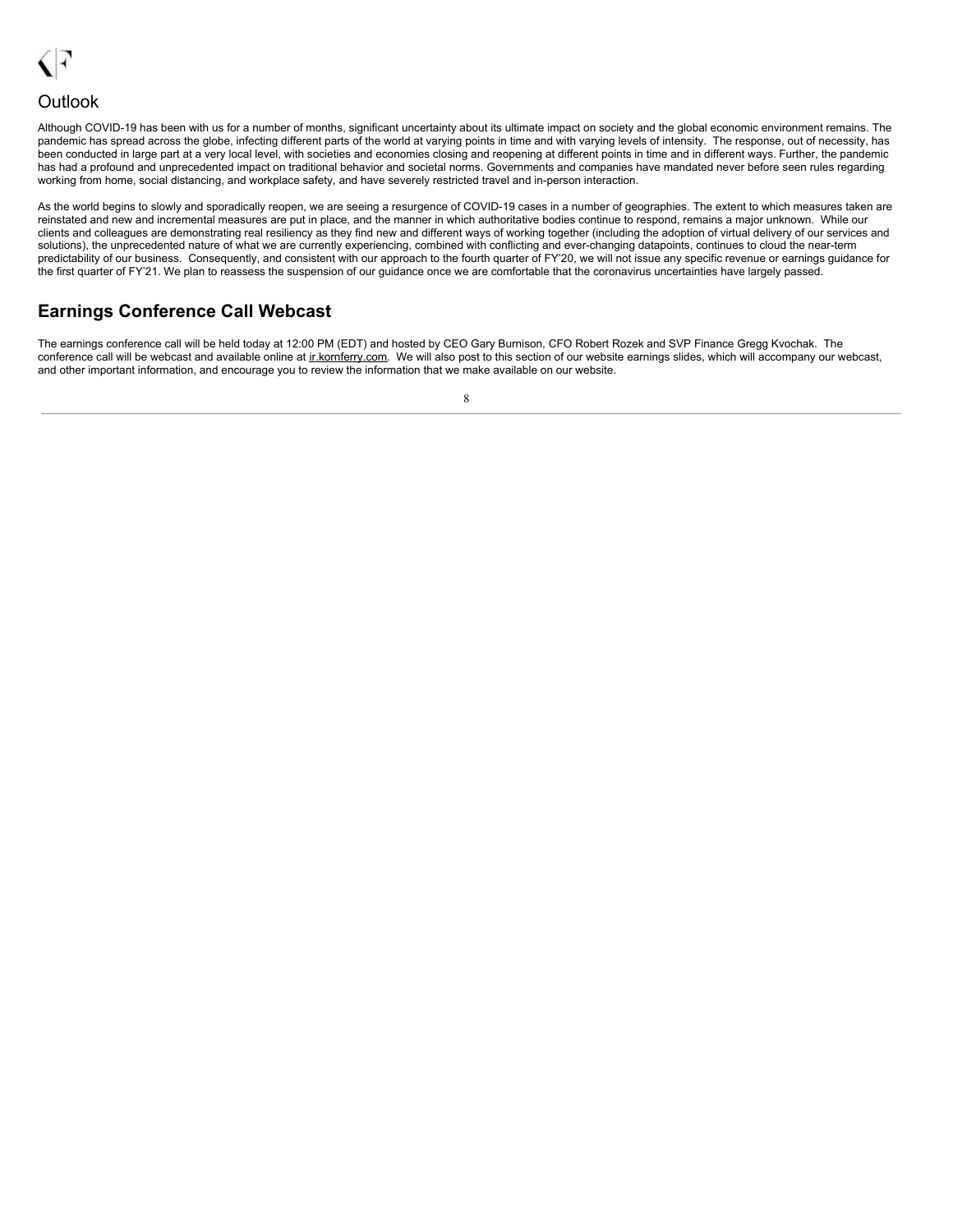## <span id="page-11-0"></span>**About Korn Ferry**

Korn Ferry is a global organizational consulting firm. We help clients synchronize strategy and talent to drive superior performance. We work with organizations to design their structures, roles, and responsibilities. We help them hire the right people to bring their strategy to life. And we advise them on how to reward, develop, and motivate their people. Visit kornferry.com for more information.

## *Forward-Looking Statements*

Statements in this press release and our conference call that relate to future results and events ("forward-looking statements") are based on Korn Ferry's current expectations. These statements, which include words such as "believes", "expects" or "likely", include references to our outlook as well as the expected benefits of the acquisition of the acquired companies (as defined below, the timing and expected benefits of our recently adopted restructuring plan and the magnitude and duration of the impact of the COVID-19 outbreak on our business, employees, customers and our ability to provide services in affected regions. Readers are cautioned not to place undue reliance on such statements. Actual results in future periods may differ materially from those currently expected or desired because of a number of risks and uncertainties that are beyond the control of Korn Ferry. The potential risks and uncertainties include those relating to the magnitude and duration of the negative impact of the COVID-19 outbreak on our business, employees, customers and our ability to provide services in affected regions, global and local political or economic developments in or affecting countries where we have operations, competition, changes in demand for our services as a result of automation, the dependence on and costs of attracting and retaining qualified and experienced consultants, our ability to maintain relationships with customers and suppliers and retain key employees, maintaining our brand name and professional reputation, potential legal liability and regulatory developments, the portability of client relationships, consolidation of the industries we serve, currency fluctuations in our international operations, risks related to growth, alignment of our cost structure, restrictions imposed by off-limits agreements, reliance on information processing systems, cyber security vulnerabilities, changes to data security, data privacy and data protection laws, limited protection of our intellectual property, our ability to enhance and develop new technology, our ability to develop new products and services, the utilization and billing rates of our consultants, dependence on third parties for the execution of critical functions, our ability to successfully recover from a disaster or other business continuity problems, changes in our accounting estimates/assumptions, technical guidance relating to the Tax Act, impairment of goodwill and other intangible assets, deferred tax assets that we may not be able to use, our indebtedness, the phase-out of the London Interbank Offered Rate, expansion of social media platforms, seasonality, ability to effect acquisition and integrate recently acquired companies, including those of Miller Heiman Group, AchieveForum, and Strategy Execution (collectively, the "acquired companies"); the ability to recognize the anticipated benefits of the acquisition of the acquired companies; the costs related to the acquisition of the acquired companies and employment liability risk. For a detailed description of risks and uncertainties that could cause differences, please refer to Korn Ferry's periodic filings with the Securities and Exchange Commission. Korn Ferry disclaims any intention or obligation to update or revise any forward-looking statements, whether as a result of new information, future events or otherwise.

## *Use of Non-GAAP Financial Measures*

This press release contains financial information calculated other than in accordance with U.S. Generally Accepted Accounting Principles ("GAAP"). In particular, it includes:

- Adjusted net income attributable to Korn Ferry, adjusted to exclude integration/acquisition costs, restructuring charges, separation costs, tradename write-offs, *and debt refinancing costs, net of income tax effect;*
- Adjusted basic and diluted earnings per share, adjusted to exclude integration/acquisition costs, restructuring charges, separation costs, tradename write-offs, *and debt refinancing costs, net of income tax effect;*
- Constant currency (calculated using a quarterly average) percentages that represent the percentage change that would have resulted had exchange rates in the *prior period been the same as those in effect in the current period;*
- *• EBITDA, or earnings before interest, taxes, depreciation and amortization and EBITDA margin;*
- Adjusted EBITDA, which is EBITDA further adjusted to exclude integration/acquisition costs, restructuring charges, separation costs and tradename write-offs *and Adjusted EBITDA margin; and*
- Investable cash represents the amount of funds available to the Company after taking into consideration the accrued bonus that will be paid and the amount set *aside for deferred compensation.*

This non-GAAP disclosure has limitations as an analytical tool, should not be viewed as a substitute for financial information determined in accordance with GAAP, and should not be considered in isolation or as a substitute for analysis of the Company's results as reported under GAAP, nor is it necessarily comparable to non-GAAP *performance measures that may be presented by other companies.*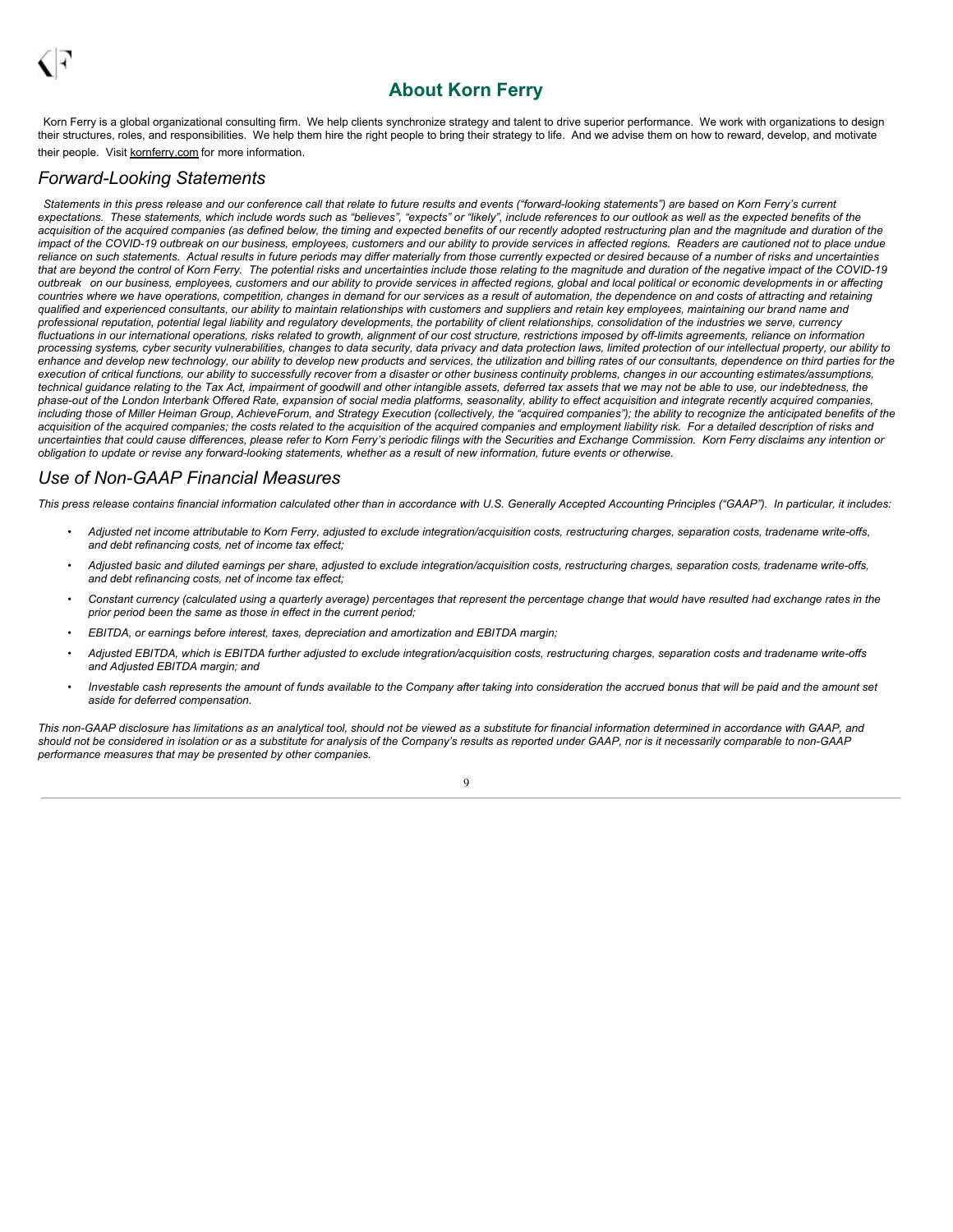Management believes the presentation of non-GAAP financial measures in this press release provides meaningful supplemental information regarding Korn Ferry's performance by excluding certain charges that may not be indicative of Korn Ferry's ongoing operating results. These non-GAAP financial measures are performance measures and are not indicative of the liquidity of Korn Ferry. These charges, which are described in the footnotes in the attached reconciliations, represent 1) costs we incurred to acquire and integrate a portion of our Digital business, 2) charges we incurred to restructure the Company as a result of COVID-19 and due to acquisition of the acquired companies, 3) separation costs, 4) tradename write-offs associated with the rebranding plan initiated by Korn Ferry and 5) debt refinancing costs. The use of non-GAAP financial measures facilitates comparisons to Korn Ferry's historical performance. Korn Ferry includes non-GAAP financial measures because management believes they are useful to investors in allowing for greater transparency with respect to supplemental information used by management in its evaluation of Korn Ferry's ongoing operations and financial and operational decision-making. Adjusted net income attributable to Korn Ferry, adjusted basic and diluted earnings per share and Adjusted EBITDA, exclude certain charges that management does not consider on-going in nature and allows management and investors to make more meaningful period-to-period comparisons of the Company's operating results. Management further believes that EBITDA is useful to investors because it is frequently used by investors and other interested parties to measure operating performance among companies with different capital structures, effective tax rates and tax attributes and capitalized asset values, all of which can vary substantially from company to company. Investable cash provides useful information surrounding the Company's liquidity position since it is the amount of funds the Company has available to fund its operations after taking into account accrued bonuses that will be paid and the amount set aside for payments on deferred compensation plans. In the case of constant currency percentages, management believes the presentation of such information provides useful supplemental information regarding Korn Ferry's performance as excluding the impact of exchange rate changes on Korn Ferry's financial performance allows investors to make more meaningful period-to-period comparisons of the Company's operating results, to better identify operating trends that may otherwise be masked or distorted by exchange rate changes and to perform related trend analysis, and provides a higher degree of transparency of information used by management in its evaluation of Korn Ferry's ongoing operations *and financial and operational decision-making.*

### *[Tables attached]*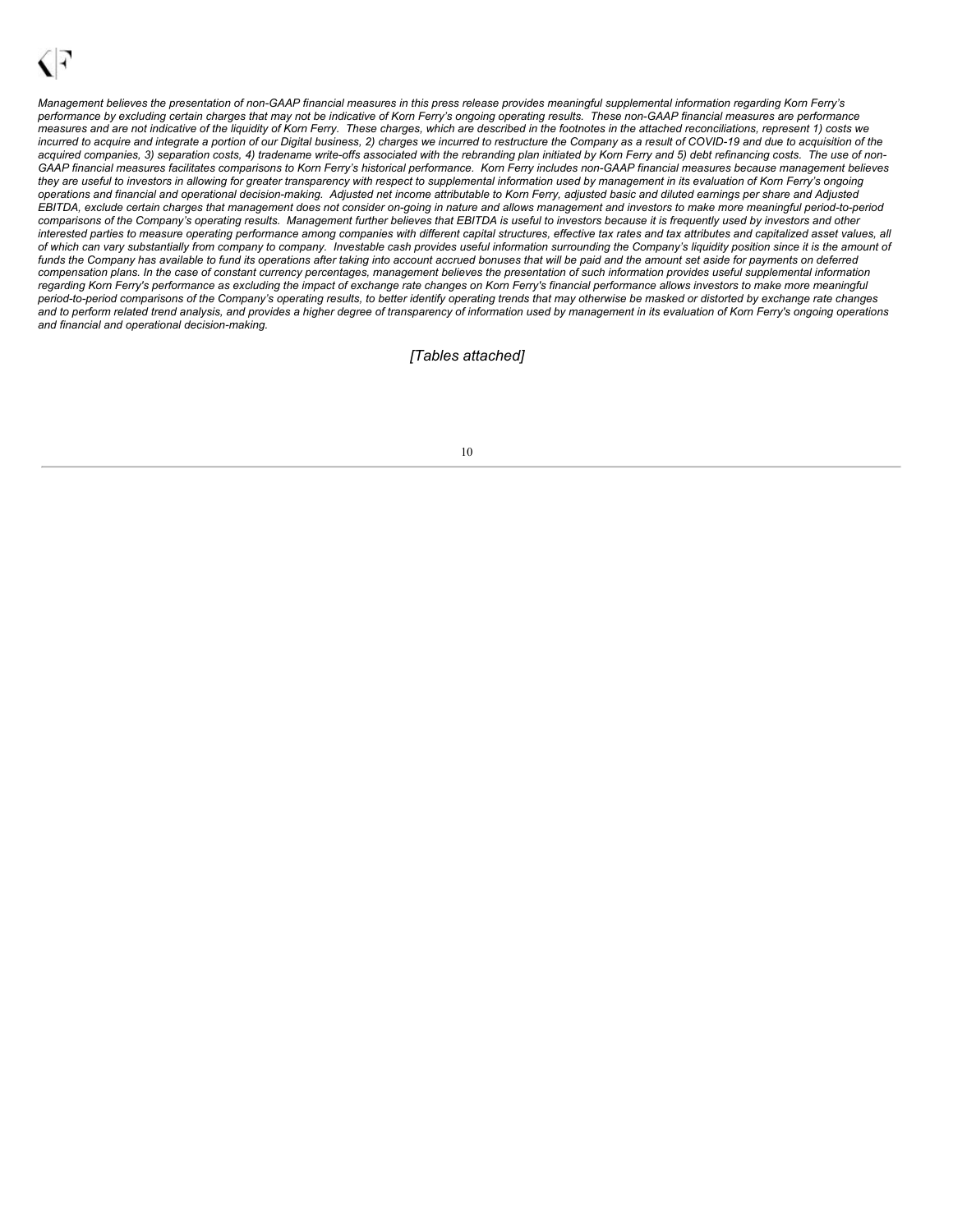#### **KORN FERRY AND SUBSIDIARIES CONSOLIDATED STATEMENTS OF OPERATION (in thousands, except per share amounts)**

| 2020<br>1,932,732<br>\$<br>44,598 | April 30,<br>2019 |
|-----------------------------------|-------------------|
|                                   |                   |
|                                   |                   |
|                                   |                   |
|                                   | 1,926,033<br>\$   |
|                                   | 47,829            |
| 1,977,330                         | 1,973,862         |
| 1,297,994                         | 1,311,240         |
| 258,957                           | 351,991           |
| 44,598                            | 47,829            |
| 85,886                            | 75,487            |
| 55,311                            | 46,489            |
| 58,559                            |                   |
| 1,801,305                         | 1,833,036         |
| 176,025                           | 140,826           |
| (2,879)                           | 10,405            |
| (22, 184)                         | (16, 891)         |
| 150,962                           | 134,340           |
| 43,945                            | 29,544            |
| 107,017                           | 104,796           |
| (2,071)                           | (2, 145)          |
| 104,946                           | 102,651           |
|                                   |                   |
| 1.91                              | 1.84              |
| 1.90                              | 1.81              |
|                                   |                   |
|                                   | 55,311            |
|                                   | 56,096            |
|                                   |                   |
|                                   | 54,342<br>54,767  |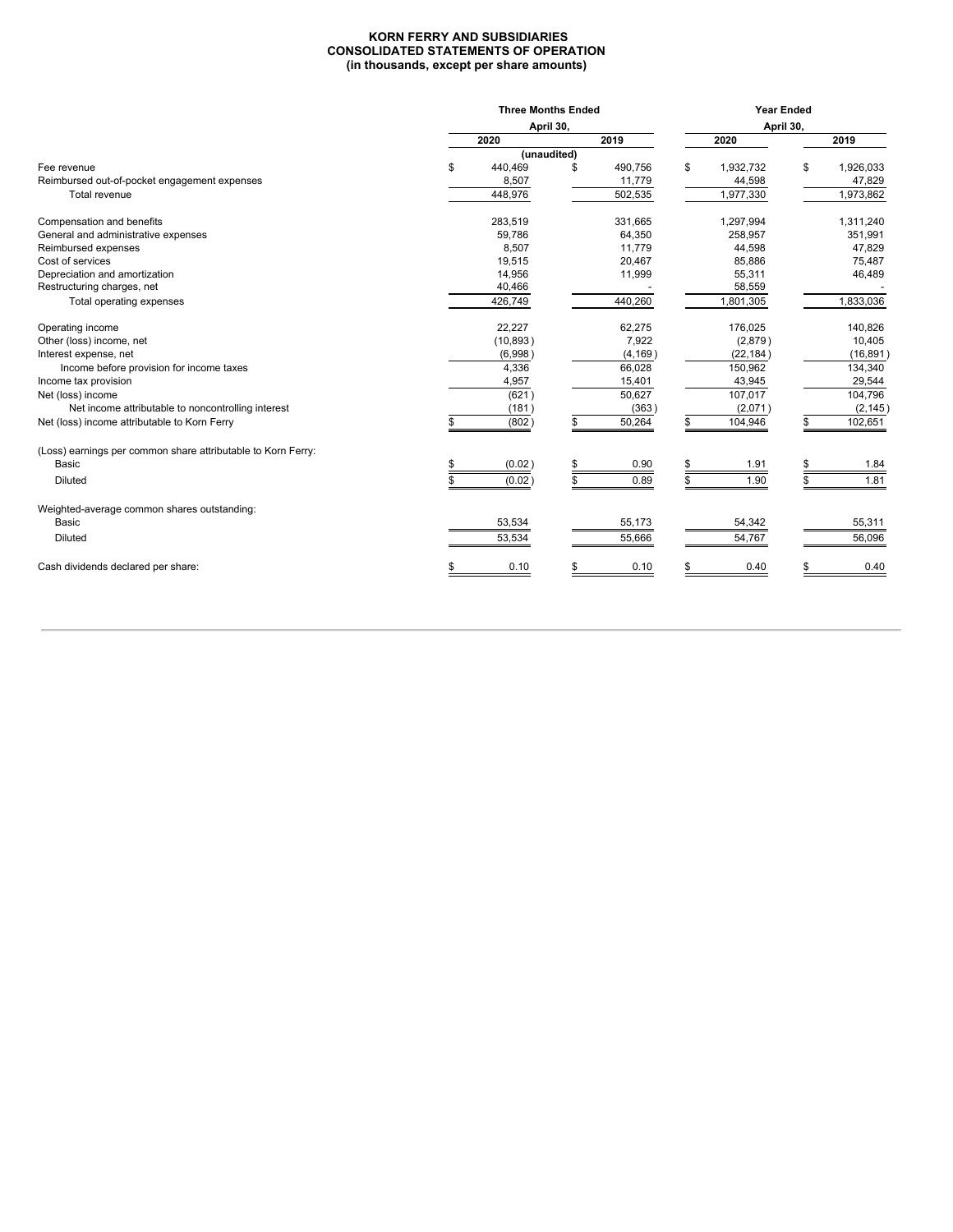#### **KORN FERRY AND SUBSIDIARIES FINANCIAL SUMMARY BY SEGMENT (in thousands) (unaudited)**

|                                              |                |           | Three Months Ended April 30, |            | Year Ended April 30, |               |                 |               |  |  |  |
|----------------------------------------------|----------------|-----------|------------------------------|------------|----------------------|---------------|-----------------|---------------|--|--|--|
|                                              | 2020           |           | 2019                         | % Change   | 2020                 |               | 2019            | % Change      |  |  |  |
| Fee revenue:                                 |                |           |                              |            |                      |               |                 |               |  |  |  |
| Consulting                                   | \$120,992      |           | \$144,363                    | $(16.2\%)$ | 543,095<br>\$        |               | \$<br>568,321   | $(4.4\%)$     |  |  |  |
| Digital                                      | 69,269         |           | 62,719                       | 10.4%      | 292,366              |               | 252,727         | 15.7%         |  |  |  |
| <b>Executive Search:</b>                     |                |           |                              |            |                      |               |                 |               |  |  |  |
| North America                                | 102,196        |           | 113,651                      | $(10.1\%)$ | 434,624              |               | 455,826         | $(4.7\%)$     |  |  |  |
| <b>EMEA</b>                                  | 39,662         |           | 45,307                       | $(12.5\%)$ | 170,314              |               | 182,829         | $(6.8\%)$     |  |  |  |
| Asia Pacific                                 | 19,737         |           | 24,373                       | $(19.0\%)$ | 98,132               |               | 104,291         | $(5.9\%)$     |  |  |  |
| Latin America                                | 6,260          |           | 7,557                        | $(17.2\%)$ | 29,400               |               | 31,896          | $(7.8\%)$     |  |  |  |
| <b>Total Executive Search</b>                | 167,855        |           | 190,888                      | $(12.1\%)$ | 732,470              |               | 774,842         | $(5.5\%)$     |  |  |  |
| RPO and Professional Search                  | 82,353         |           | 92,786                       | $(11.2\%)$ | 364,801              |               | 330,143         | 10.5%         |  |  |  |
| Total fee revenue                            | 440,469        |           | 490,756                      | $(10.2\%)$ | 1,932,732            |               | 1,926,033       | 0.3%          |  |  |  |
| Reimbursed out-of-pocket engagement expenses | 8,507          |           | 11,779                       | $(27.8\%)$ | 44,598               |               | 47,829          | $(6.8\%)$     |  |  |  |
| Total revenue                                | \$448,976      |           | \$502,535                    | $(10.7\%)$ | \$1,977,330          |               | \$1,973,862     | 0.2%          |  |  |  |
| Operating (loss) income:                     |                | Margin    |                              | Margin     |                      | <b>Margin</b> |                 | <b>Margin</b> |  |  |  |
| Consulting                                   | \$<br>(6, 577) | $(5.4\%)$ | \$<br>13,316                 | 9.2%       | \$<br>17.695         | 3.3%          | \$<br>(34, 115) | $(6.0\%)$     |  |  |  |
| Digital                                      | 5,873          | 8.5%      | 16,675                       | 26.6%      | 46,909               | 16.0%         | 39,732          | 15.7%         |  |  |  |
| <b>Executive Search:</b>                     |                |           |                              |            |                      |               |                 |               |  |  |  |
| North America                                | 32,826         | 32.1%     | 28,316                       | 24.9%      | 113,080              | 26.0%         | 120,754         | 26.5%         |  |  |  |
| <b>EMEA</b>                                  | 2,619          | 6.6%      | 8,161                        | 18.0%      | 21,085               | 12.4%         | 29,974          | 16.4%         |  |  |  |
| Asia Pacific                                 | 48             | 0.2%      | 5,027                        | 20.6%      | 17,914               | 18.3%         | 24,364          | 23.4%         |  |  |  |
| Latin America                                | 1,861          | 29.7%     | 538                          | 7.1%       | 4,860                | 16.5%         | 3,998           | 12.5%         |  |  |  |
| <b>Total Executive Search</b>                | 37,354         | 22.3%     | 42,042                       | 22.0%      | 156,939              | 21.4%         | 179,090         | 23.1%         |  |  |  |
| RPO and Professional Search                  | 6.159          | 7.5%      | 14,547                       | 15.7%      | 50,438               | 13.8%         | 50,884          | 15.4%         |  |  |  |
| Corporate                                    | (20, 582)      |           | (24, 305)                    |            | (95, 956)            |               | (94, 765)       |               |  |  |  |
| Total operating income                       | 22,227         | 5.0%      | 62,275<br>\$                 | 12.7%      | 176,025              | 9.1%          | \$<br>140,826   | 7.3%          |  |  |  |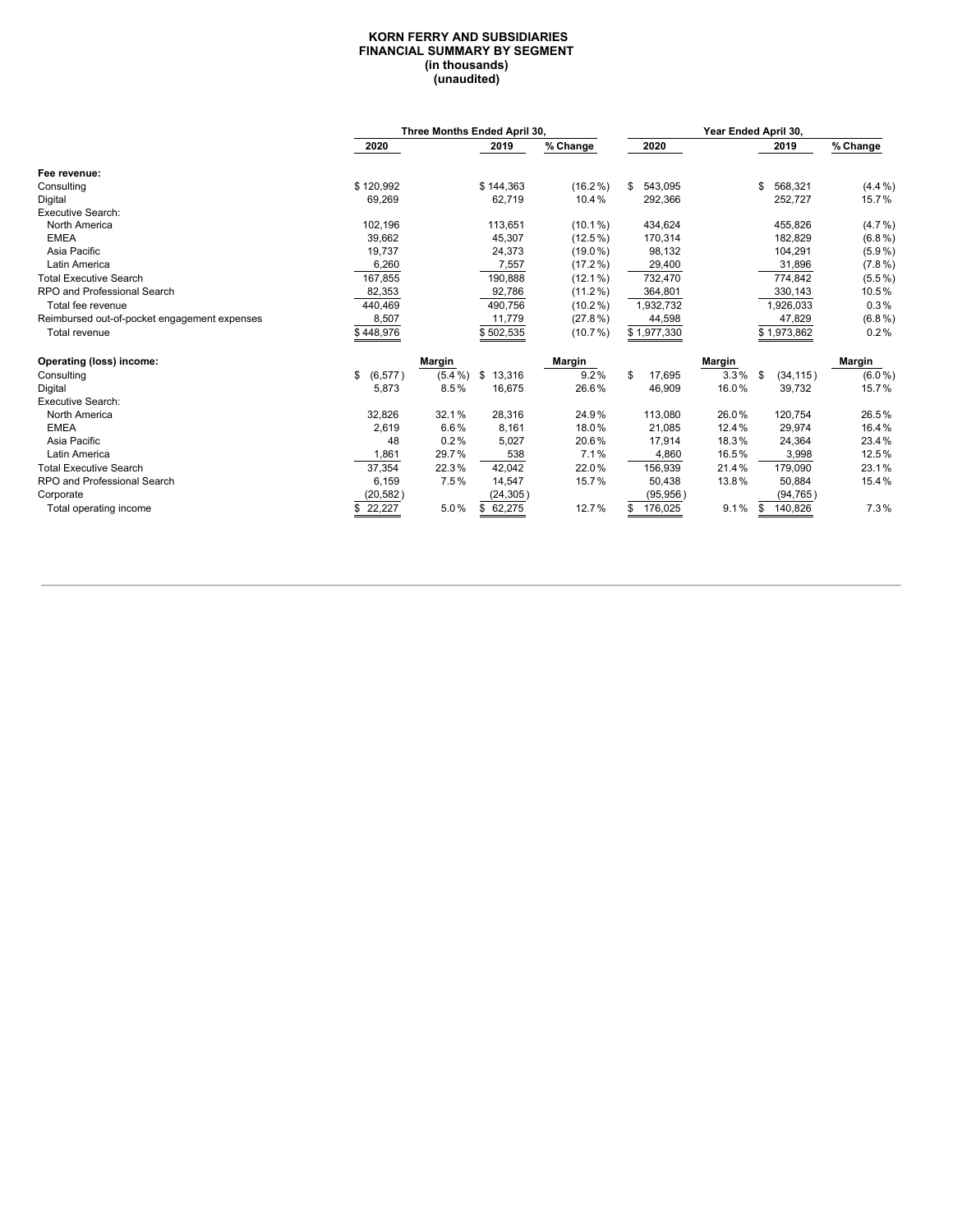#### **KORN FERRY AND SUBSIDIARIES CONSOLIDATED BALANCE SHEETS (in thousands, except per share amounts)**

|                                                                                                                                           | April 30,<br>2020 | April 30,<br>2019 |
|-------------------------------------------------------------------------------------------------------------------------------------------|-------------------|-------------------|
| <b>ASSETS</b>                                                                                                                             |                   |                   |
| Cash and cash equivalents                                                                                                                 | \$<br>689.244     | \$<br>626.360     |
| Marketable securities                                                                                                                     | 41,951            | 8,288             |
| Receivables due from clients, net of allowance for doubtful accounts of \$23,795 and \$21,582 at April 30, 2020<br>and 2019, respectively | 397.165           | 404.857           |
| Income taxes and other receivables                                                                                                        | 38,755            | 26.767            |
| Unearned compensation                                                                                                                     | 43.117            | 42.003            |
| Prepaid expenses and other assets                                                                                                         | 26.851            | 28.535            |
| Total current assets                                                                                                                      | 1,237,083         | 1,136,810         |
| Marketable securities, non-current                                                                                                        | 132,134           | 132.463           |
| Property and equipment, net                                                                                                               | 142.728           | 131.505           |
| Operating lease right-of-use assets, net                                                                                                  | 195,077           |                   |
| Cash surrender value of company-owned life insurance policies, net of loans                                                               | 146,408           | 126,000           |
| Deferred income taxes                                                                                                                     | 55.479            | 43.220            |
| Goodwill                                                                                                                                  | 613,943           | 578,298           |
| Intangible assets, net                                                                                                                    | 111,926           | 82,948            |
| Unearned compensation, non-current                                                                                                        | 79.510            | 80.924            |
| Investments and other assets                                                                                                              | 29,540            | 22,684            |
| <b>Total assets</b>                                                                                                                       | \$<br>2,743,828   | 2,334,852         |
| <b>LIABILITIES AND STOCKHOLDERS' EQUITY</b>                                                                                               |                   |                   |
| Accounts payable                                                                                                                          | \$<br>45.684      | \$<br>39.156      |
| Income taxes payable                                                                                                                      | 21,158            | 21.145            |
| Compensation and benefits payable                                                                                                         | 280,911           | 328,610           |
| Operating lease liability, current                                                                                                        | 54,851            |                   |
| Other accrued liabilities                                                                                                                 | 221,603           | 162,047           |
| <b>Total current liabilities</b>                                                                                                          | 624,207           | 550,958           |
| Deferred compensation and other retirement plans                                                                                          | 289.136           | 257,635           |
| Operating lease liability, non-current                                                                                                    | 180,766           |                   |
| Long-term debt                                                                                                                            | 394,144           | 222.878           |
| Deferred tax liabilities                                                                                                                  | 1,056             | 1,103             |
| Other liabilities                                                                                                                         | 30,828            | 58,891            |
| <b>Total liabilities</b>                                                                                                                  | 1,520,137         | 1,091,465         |
| Stockholders' equity                                                                                                                      |                   |                   |
| Common stock: \$0.01 par value, 150,000 shares authorized, 73,205 and 72,442 shares issued and 54,450                                     |                   |                   |
| and 56,431 shares outstanding at April 30, 2020 and 2019, respectively                                                                    | 585,560           | 656,463           |
| Retained earnings                                                                                                                         | 742.993           | 660.845           |
| Accumulated other comprehensive loss, net                                                                                                 | (107, 172)        | (76,652)          |
| Total Korn Ferry stockholders' equity                                                                                                     | 1,221,381         | 1,240,656         |
| Noncontrolling interest                                                                                                                   | 2,310             | 2,731             |
| Total stockholders' equity                                                                                                                | 1,223,691         | 1,243,387         |
| Total liabilities and stockholders' equity                                                                                                | 2,743,828         | 2,334,852         |
|                                                                                                                                           |                   |                   |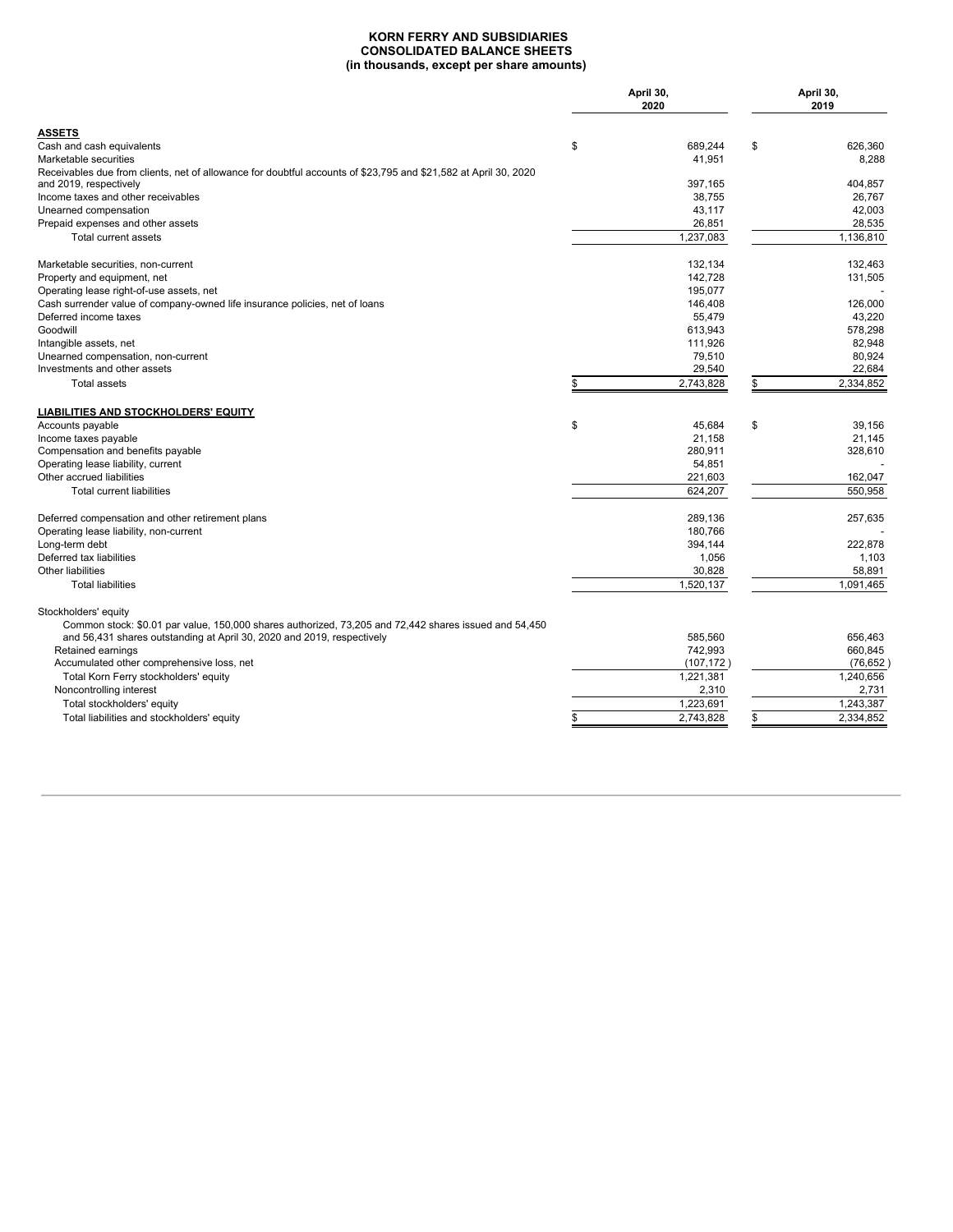#### **KORN FERRY AND SUBSIDIARIES RECONCILIATION OF GAAP TO NON-GAAP FINANCIAL MEASURES (in thousands, except per share amounts)**

|                                                     | <b>Three Months Ended</b> |                | <b>Year Ended</b><br>April 30, |                      |    |                |  |  |  |
|-----------------------------------------------------|---------------------------|----------------|--------------------------------|----------------------|----|----------------|--|--|--|
|                                                     | April 30,<br>2020         | 2019           |                                | 2020                 |    | 2019           |  |  |  |
|                                                     | (unaudited)               |                |                                |                      |    |                |  |  |  |
| Net (loss) income attributable to Korn Ferry        | \$<br>(802)<br>\$         | 50,264         | \$                             | 104,946              | \$ | 102,651        |  |  |  |
| Net income attributable to non-controlling interest | 181                       | 363            |                                | 2,071                |    | 2,145          |  |  |  |
| Net (loss) income                                   | (621)                     | 50,627         |                                | 107,017              |    | 104,796        |  |  |  |
| Income tax provision                                | 4,957                     | 15,401         |                                | 43,945               |    | 29,544         |  |  |  |
| Income before provision for income taxes            | 4,336                     | 66,028         |                                | 150,962              |    | 134,340        |  |  |  |
| Other loss (income), net                            | 10,893                    | (7, 922)       |                                | 2,879                |    | (10, 405)      |  |  |  |
| Interest expense, net                               | 6,998                     | 4,169          |                                | 22,184               |    | 16,891         |  |  |  |
| Operating income                                    | 22,227                    | 62,275         |                                | 176,025              |    | 140,826        |  |  |  |
| Depreciation and amortization                       | 14,956                    | 11,999         |                                | 55,311               |    | 46,489         |  |  |  |
| Other (loss) income, net                            | (10, 893)                 | 7,922          |                                | (2,879)              |    | 10,405         |  |  |  |
| <b>EBITDA</b>                                       | 26,290                    | 82,196         |                                | 228,457              |    | 197,720        |  |  |  |
| Integration/acquisition costs (1)                   | 2,833                     |                |                                | 12,152               |    | 6,746          |  |  |  |
| Restructuring charges, net (2)                      | 40,466                    |                |                                | 58,559               |    |                |  |  |  |
| Separation costs (3)                                |                           |                |                                | 1,783                |    |                |  |  |  |
| Tradename write-offs (4)                            |                           |                |                                |                      |    | 106,555        |  |  |  |
| Adjusted EBITDA                                     | 69,589                    | 82,196         |                                | 300,951              | \$ | 311,021        |  |  |  |
| Operating margin                                    | 5.0%                      | 12.7%          |                                | 9.1%                 |    | 7.3%           |  |  |  |
| Depreciation and amortization                       | 3.4%                      | 2.4%           |                                | 2.8%                 |    | 2.4%           |  |  |  |
| Other (loss) income, net                            | $(2.4\%)$                 | 1.6%           |                                | $(0.1\%)$            |    | 0.6%           |  |  |  |
| EBITDA margin                                       | 6.0%                      | 16.7%          |                                | 11.8%                |    | 10.3%          |  |  |  |
| Integration/acquisition costs (1)                   | 0.6%                      |                |                                | 0.7%                 |    | 0.4%           |  |  |  |
| Restructuring charges, net (2)                      | 9.2%                      |                |                                | 3.0%                 |    | $\overline{a}$ |  |  |  |
| Separation costs (3)                                | ÷                         | $\overline{a}$ |                                | 0.1%                 |    |                |  |  |  |
| Tradename write-offs (4)                            | $\ddot{\phantom{1}}$      |                |                                | $\ddot{\phantom{1}}$ |    | 5.4%           |  |  |  |
| Adjusted EBITDA margin                              | 15.8%                     | 16.7%          |                                | 15.6%                |    | 16.1%          |  |  |  |
| Net (loss) income attributable to Korn Ferry        | \$<br>(802)<br>\$         | 50,264         | \$                             | 104,946              | \$ | 102,651        |  |  |  |
| Integration/acquisition costs (1)                   | 2,833                     |                |                                | 12,152               |    | 6,746          |  |  |  |
| Restructuring charges, net (2)                      | 40,466                    |                |                                | 58,559               |    |                |  |  |  |
| Separation costs (3)                                |                           |                |                                | 1,783                |    |                |  |  |  |
| Tradename write-offs (4)                            |                           |                |                                |                      |    | 106,555        |  |  |  |
| Debt refinancing costs (5)                          |                           |                |                                | 828                  |    |                |  |  |  |
| Tax effect on the adjusted items (6)                | (9,819)                   | (598)          |                                | (16, 938)            |    | (28,094)       |  |  |  |
| Adjusted net income attributable to Korn Ferry      | 32,678                    | 49,666         |                                | 161,330              | \$ | 187,858        |  |  |  |
| Basic (loss) earnings per common share              | \$<br>(0.02)<br>\$        | 0.90           | \$                             | 1.91                 | \$ | 1.84           |  |  |  |
| Integration/acquisition costs (1)                   | 0.05                      |                |                                | 0.22                 |    | 0.12           |  |  |  |
| Restructuring charges, net (2)                      | 0.75                      |                |                                | 1.07                 |    |                |  |  |  |
| Separation costs (3)                                |                           |                |                                | 0.03                 |    |                |  |  |  |
| Tradename write-offs (4)                            |                           |                |                                |                      |    | 1.93           |  |  |  |
| Debt refinancing costs (5)                          |                           |                |                                | 0.02                 |    |                |  |  |  |
| Tax effect on the adjusted items (6)                | (0.18)                    | (0.01)         |                                | (0.31)               |    | (0.53)         |  |  |  |
| Adjusted basic earnings per share                   | 0.60                      | 0.89           | S                              | 2.94                 | \$ | 3.36           |  |  |  |
|                                                     |                           |                |                                |                      |    |                |  |  |  |
| Diluted (loss) earnings per common share            | \$<br>\$<br>(0.02)        | 0.89           | \$                             | 1.90                 | \$ | 1.81           |  |  |  |
| Integration/acquisition costs (1)                   | 0.05                      |                |                                | 0.22                 |    | 0.12           |  |  |  |
| Restructuring charges, net (2)                      | 0.75                      |                |                                | 1.06                 |    |                |  |  |  |
| Separation costs (3)                                |                           |                |                                | 0.03                 |    |                |  |  |  |
| Tradename write-offs (4)                            |                           |                |                                |                      |    | 1.88           |  |  |  |
| Debt refinancing costs (5)                          |                           |                |                                | 0.01                 |    |                |  |  |  |
| Tax effect on the adjusted items (6)                | (0.18)                    | (0.01)         |                                | (0.31)               |    | (0.50)         |  |  |  |
| Adjusted diluted earnings per share                 | 0.60<br>\$                | 0.88           |                                | 2.91                 | \$ | 3.31           |  |  |  |

Explanation of Non-GAAP Adjustments<br>(1) Costs associated with current and previous acquisitions, such as legal and professional fees, retention awards and the on-going integration expenses to combine the companies.

(2) Restructuring charges we incurred to rationalize our cost structure by eliminating redundant positions as a result of COVID-19 and due to the acquisition of Miller Heiman Group, AchieveForum and Strategy Execution on November 1, 2019.

(3) Costs associated with certain senior management separation charges.

(4) The Company implemented a plan to go to market under a single, master brand architecture to simplify the Company's organizational structure by eliminating and/or consolidating certain legal entities and implemented a rebranding of the Company to offer the Company's current products and services using the "Korn Ferry" name, branding and trademarks. As a result of this the Company was required under U.S. generally accepted<br>accounting pri

(5) Costs to write-off debt issuance costs and interest rate swap as a result of replacing our prior Credit Agreement with a new senior secured Credit Agreement.

(6) Tax effect on integration/acquisition costs, restructuring charges, net, separation costs, tradename write-offs and write-off of debt issuance cost.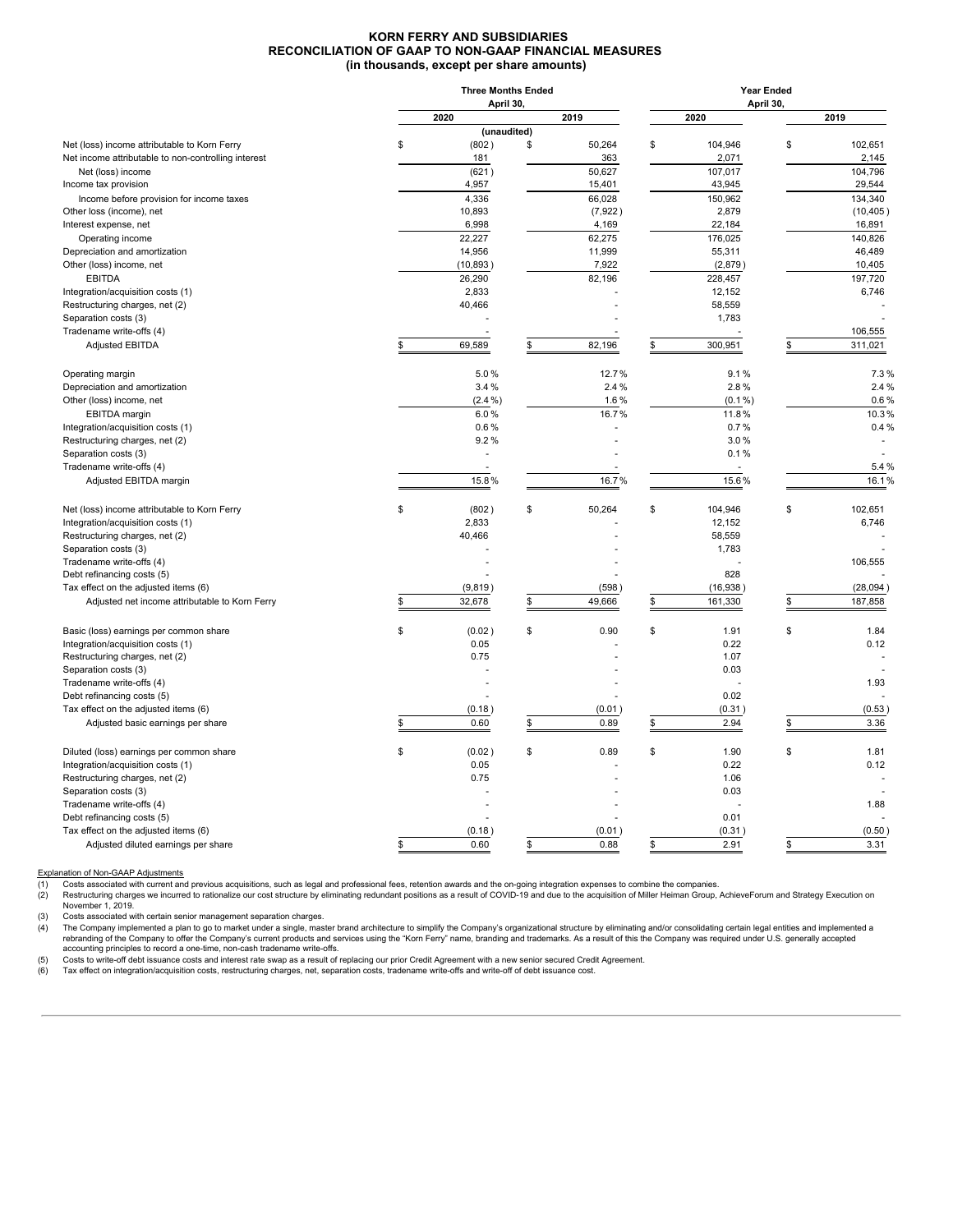#### **KORN FERRY AND SUBSIDIARIES RECONCILIATION OF NET (LOSS) INCOME AND OPERATING INCOME (GAAP) TO EBITDA AND ADJUSTED EBITDA (NON-GAAP) (in thousands) (unaudited)**

|                                                                                                                                                                 |                                 |                                     |    |                           |                           |    |                          |                     | Three Months Ended April 30, 2020 |                                   |                             |                                                       |                                |    |                                          |
|-----------------------------------------------------------------------------------------------------------------------------------------------------------------|---------------------------------|-------------------------------------|----|---------------------------|---------------------------|----|--------------------------|---------------------|-----------------------------------|-----------------------------------|-----------------------------|-------------------------------------------------------|--------------------------------|----|------------------------------------------|
|                                                                                                                                                                 |                                 |                                     |    |                           |                           |    | <b>Executive Search</b>  |                     |                                   |                                   |                             |                                                       |                                |    |                                          |
|                                                                                                                                                                 | Consulting                      | Digital                             |    | <b>North America</b>      | <b>EMEA</b>               |    |                          | <b>Asia Pacific</b> |                                   | <b>Latin America</b>              | Subtotal                    | <b>RPO</b> and<br>Professional<br>Search<br>Corporate |                                |    | Consolidated                             |
| Fee revenue                                                                                                                                                     | \$<br>120,992                   | \$69.269                            | S  | 102,196                   | \$39.662                  | \$ | 19,737                   | \$                  | 6,260                             | \$167.855                         | \$<br>82,353                | \$                                                    | $\overline{\phantom{a}}$       | s  | 440.469                                  |
| Total revenue                                                                                                                                                   | \$<br>123,423                   | \$69,890                            | \$ | 104,775                   | \$40,148                  | \$ | 20,008                   | \$                  | 6,282                             | \$171,213                         | \$<br>84,450                | \$                                                    | $\overline{\phantom{a}}$       | s  | 448,976                                  |
| Net loss attributable to Korn Ferry<br>Net income attributable to<br>noncontrolling interest<br>Other loss net<br>Interest expense, net<br>Income tax provision |                                 |                                     |    |                           |                           |    |                          |                     |                                   |                                   |                             |                                                       |                                | \$ | (802)<br>181<br>10,893<br>6,998<br>4,957 |
| Operating (loss) income<br>Depreciation and amortization<br>Other loss, net                                                                                     | \$<br>(6,577)<br>4.379<br>(143) | \$5.873<br>6,105<br>(43)            | s  | 32,826<br>835<br>(8,791)  | \$2.619<br>385<br>(9)     | \$ | 48<br>307<br>(182)       | \$                  | 1,861<br>244<br>(198)             | Ŝ.<br>37,354<br>1,771<br>(9, 180) | \$<br>6,159<br>945<br>(134) | \$                                                    | (20, 582)<br>1.756<br>(1, 393) |    | 22,227<br>14,956<br>(10, 893)            |
| <b>EBITDA</b>                                                                                                                                                   | (2, 341)                        | 11,935                              |    | 24,870                    | 2,995                     |    | 173                      |                     | 1,907                             | 29,945                            | 6,970                       |                                                       | (20, 219)                      |    | 26,290                                   |
| EBITDA margin                                                                                                                                                   | $(1.9\%)$                       | 17.2%                               |    | 24.3%                     | 7.6%                      |    | 0.9%                     |                     | 30.5%                             | 17.8%                             | 8.5%                        |                                                       |                                |    | 6.0%                                     |
| Integration/acquisition costs<br>Restructuring, charges, net<br>Adjusted EBITDA<br>Adjusted EBITDA margin                                                       | 13,443<br>11,102<br>9.2%        | 1,605<br>3,449<br>\$16,989<br>24.5% |    | 7,244<br>32,114<br>31.4 % | 6,347<br>\$9,342<br>23.6% |    | 3,649<br>3,822<br>19.4 % |                     | 309<br>2,216<br>35.4 %            | 17,549<br>47,494<br>28.3%         | 5,742<br>12,712<br>15.4 %   | \$                                                    | 1,228<br>283<br>(18, 708)      |    | 2,833<br>40,466<br>69,589<br>15.8%       |
|                                                                                                                                                                 |                                 |                                     |    |                           |                           |    |                          |                     |                                   |                                   |                             |                                                       |                                |    |                                          |
|                                                                                                                                                                 |                                 |                                     |    |                           |                           |    |                          |                     | Three Monthe Ended April 30, 2010 |                                   |                             |                                                       |                                |    |                                          |

|                                                                     |    |            |           |                      |         |             |                         |    | Three Months Ended April 30, 2019 |           |                                   |        |           |           |   |                 |
|---------------------------------------------------------------------|----|------------|-----------|----------------------|---------|-------------|-------------------------|----|-----------------------------------|-----------|-----------------------------------|--------|-----------|-----------|---|-----------------|
|                                                                     |    |            |           |                      |         |             | <b>Executive Search</b> |    |                                   |           |                                   |        |           |           |   |                 |
|                                                                     |    | Consulting | Digital   | <b>North America</b> |         | <b>EMEA</b> | Asia Pacific            |    | <b>Latin America</b>              | Subtotal  | RPO and<br>Professional<br>Search |        | Corporate |           |   | Consolidated    |
| Fee revenue                                                         |    | 144,363    | \$62,719  |                      | 113,651 | \$45,307    | 24,373                  |    | 7,557                             | \$190,888 |                                   | 92.786 |           | ۰         |   | 490,756         |
| Total revenue                                                       |    | 148,658    | \$62,719  |                      | 116,939 | \$46,107    | 24,726                  | ä. | 7,572                             | \$195,344 |                                   | 95,814 | ъ         | ٠         | S | 502,535         |
| Net income attributable to Korn Ferry<br>Net income attributable to |    |            |           |                      |         |             |                         |    |                                   |           |                                   |        |           |           | S | 50,264          |
| noncontrolling interest<br>Other income, net                        |    |            |           |                      |         |             |                         |    |                                   |           |                                   |        |           |           |   | 363<br>(7,922)  |
| Interest expense, net<br>Income tax provision                       |    |            |           |                      |         |             |                         |    |                                   |           |                                   |        |           |           |   | 4,169<br>15,401 |
| Operating income (loss)                                             | \$ | 13,316     | \$16,675  | £.                   | 28,316  | \$8,161     | \$<br>5,027             | \$ | 538                               | \$42,042  |                                   | 14,547 | S.        | (24, 305) |   | 62,275          |
| Depreciation and amortization                                       |    | 3,953      | 3,402     |                      | 973     | 387         | 345                     |    | 105                               | 1,810     |                                   | 930    |           | 1.904     |   | 11,999          |
| Other income, net                                                   |    | ,096       | 481       |                      | 5,553   | 44          | 163                     |    | 59                                | 5,819     |                                   | 165    |           | 361       |   | 7,922           |
| EBITDA and Adjusted EBITDA                                          |    | 18,365     | \$ 20,558 |                      | 34,842  | 8,592       | 5,535                   |    | 702                               | 49,671    |                                   | 15,642 |           | (22,040)  |   | 82,196          |
| EBITDA and Adjusted EBITDA margin                                   |    | 12.7%      | 32.8%     |                      | 30.7%   | 19.0%       | 22.7%                   |    | 9.3%                              | 26.0%     |                                   | 16.9%  |           |           |   | 16.7%           |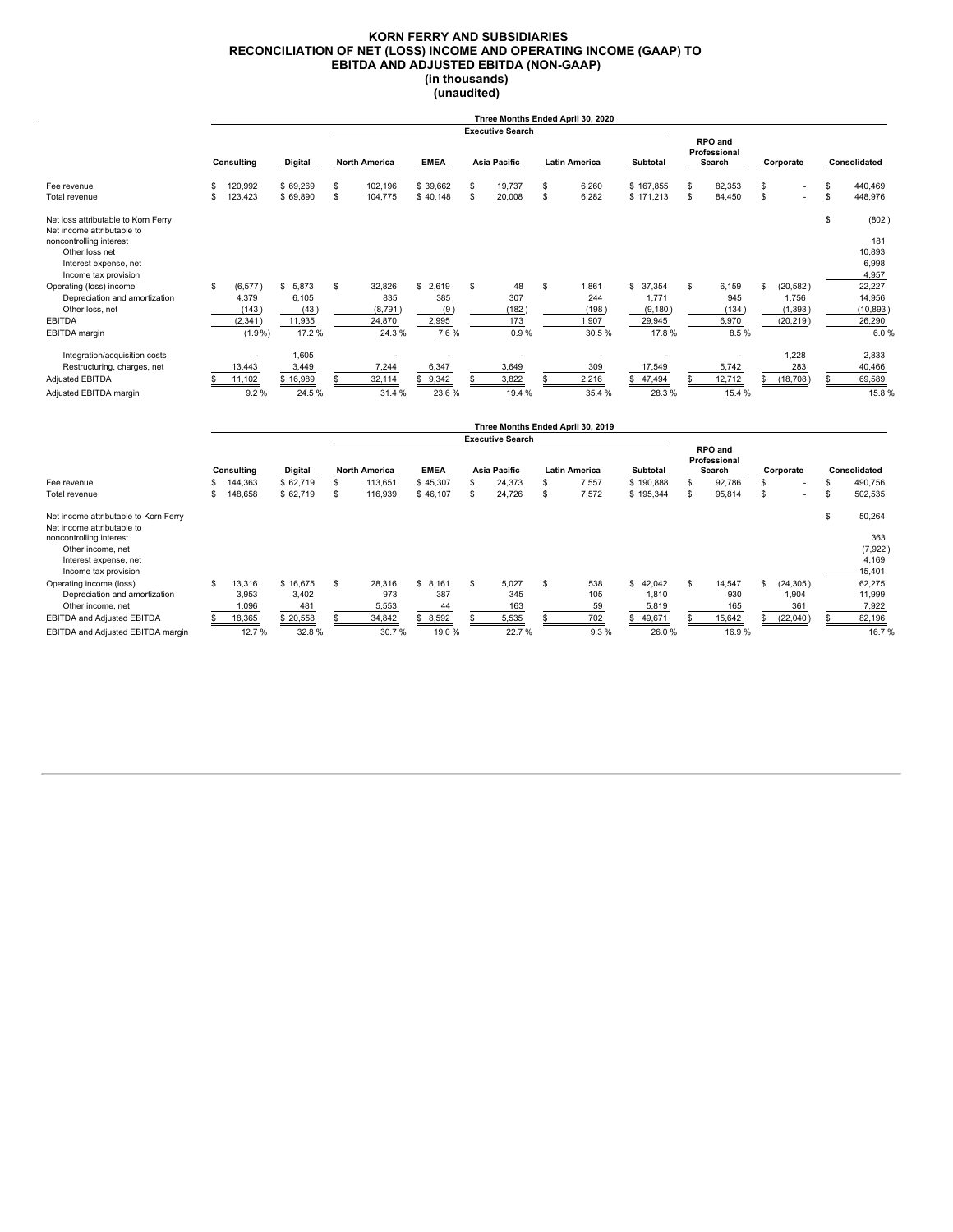#### **KORN FERRY AND SUBSIDIARIES RECONCILIATION OF NET INCOME AND OPERATING INCOME (GAAP) TO EBITDA AND ADJUSTED EBITDA (NON-GAAP) (in thousands)**

|                                                                                                                                                                    |    |                                             |                                                      |                                            |                         |                                                 |             |                                           |                 | Year Ended April 30, 2020                |                  |                                        |          |                                                   |                                   |                                          |           |                                             |          |                                                  |
|--------------------------------------------------------------------------------------------------------------------------------------------------------------------|----|---------------------------------------------|------------------------------------------------------|--------------------------------------------|-------------------------|-------------------------------------------------|-------------|-------------------------------------------|-----------------|------------------------------------------|------------------|----------------------------------------|----------|---------------------------------------------------|-----------------------------------|------------------------------------------|-----------|---------------------------------------------|----------|--------------------------------------------------|
|                                                                                                                                                                    |    |                                             |                                                      |                                            |                         |                                                 |             |                                           |                 | <b>Executive Search</b>                  |                  |                                        |          |                                                   |                                   |                                          |           |                                             |          |                                                  |
|                                                                                                                                                                    |    |                                             | Consulting<br>Digital                                |                                            | <b>North</b><br>America |                                                 | <b>EMEA</b> |                                           | Asia<br>Pacific |                                          | Latin<br>America |                                        | Subtotal |                                                   | RPO and<br>Professional<br>Search |                                          | Corporate |                                             |          | Consolidated                                     |
| Fee revenue<br>Total revenue                                                                                                                                       | \$ | 543.095<br>557,255                          | s.<br>\$                                             | 292.366<br>294,261                         | S.                      | 434.624<br>447,528                              | \$          | 170.314<br>\$172,978                      | \$<br>\$        | 98.132<br>99,209                         | s                | 29,400<br>29,493                       |          | \$732,470<br>\$749,208                            | S<br>s                            | 364.801<br>376,606                       | S<br>\$   | $\overline{\phantom{a}}$<br>$\sim$          | \$<br>\$ | 1.932.732<br>1,977,330                           |
| Net income attributable to Korn Ferry<br>Net income attributable to noncontrolling<br>interest<br>Other loss, net<br>Interest expense, net<br>Income tax provision |    |                                             |                                                      |                                            |                         |                                                 |             |                                           |                 |                                          |                  |                                        |          |                                                   |                                   |                                          |           |                                             | \$       | 104,946<br>2,071<br>2,879<br>22,184<br>43,945    |
| Operating income (loss)<br>Depreciation and amortization<br>Other income (loss), net<br><b>EBITDA</b><br>EBITDA margin                                             | \$ | 17,695<br>17,567<br>1,326<br>36,588<br>6.7% | S                                                    | 46,909<br>19,261<br>485<br>66,655<br>22.8% | S                       | 113,080<br>3,452<br>(3,051)<br>113,481<br>26.1% | S           | 21,085<br>1,713<br>139<br>22,937<br>13.5% | \$              | 17,914<br>1,311<br>11<br>19,236<br>19.6% | S                | 4,860<br>1,182<br>51<br>6,093<br>20.7% |          | \$156,939<br>7,658<br>(2,850)<br>161,747<br>22.1% | \$                                | 50,438<br>3,906<br>82<br>54,426<br>14.9% | \$        | (95, 956)<br>6,919<br>(1, 922)<br>(90, 959) |          | 176,025<br>55,311<br>(2,879)<br>228,457<br>11.8% |
| Integration/acquisition costs<br>Restructuring charges, net<br>Separation costs<br>Adjusted EBITDA<br>Adjusted EBITDA margin                                       |    | 24,504<br>61,092<br>11.2%                   |                                                      | 5,937<br>10,481<br>83,073<br>28.4%         |                         | 7,244<br>120,725<br>27.8%                       |             | 6,347<br>1,783<br>31,067<br>18.2%         |                 | 3,649<br>22,885<br>23.3%                 |                  | 309<br>6,402<br>21.8%                  |          | 17,549<br>1,783<br>181,079<br>24.7%               |                                   | 5,742<br>60,168<br>16.5%                 |           | 6,215<br>283<br>(84, 461)                   | -S       | 12,152<br>58,559<br>1,783<br>300,951<br>15.6%    |
|                                                                                                                                                                    |    |                                             | Year Ended April 30, 2019<br><b>Executive Search</b> |                                            |                         |                                                 |             |                                           |                 |                                          |                  |                                        |          |                                                   |                                   |                                          |           |                                             |          |                                                  |
|                                                                                                                                                                    |    |                                             |                                                      |                                            |                         | <b>North</b>                                    |             |                                           |                 | Asia                                     |                  | Latin                                  |          |                                                   |                                   | <b>RPO</b> and<br>Professional           |           |                                             |          |                                                  |

|                                                                                                                                                                      |    | Consulting                                             |           | Digital                                    | North<br>America                              |          | <b>EMEA</b>                                |          | Asia<br>Pacific                           |   | Latin<br>America                      |     | Subtotal                                     |         | <b>RPO and</b><br>Professional<br>Search  |         | Corporate                                |          | Consolidated                                      |
|----------------------------------------------------------------------------------------------------------------------------------------------------------------------|----|--------------------------------------------------------|-----------|--------------------------------------------|-----------------------------------------------|----------|--------------------------------------------|----------|-------------------------------------------|---|---------------------------------------|-----|----------------------------------------------|---------|-------------------------------------------|---------|------------------------------------------|----------|---------------------------------------------------|
| Fee revenue<br>Total revenue                                                                                                                                         | S  | 568,321<br>585,893                                     | S.<br>\$. | 252.727<br>252,727                         | 455,826<br>469,743                            | s.<br>S. | 182.829<br>186,131                         | \$<br>\$ | 104,291<br>105,543                        |   | 31,896<br>31,960                      | \$  | \$774,842<br>793,377                         | S<br>\$ | 330,143<br>341,865                        | S<br>\$ | $\sim$<br>$\sim$                         | \$.<br>S | 1,926,033<br>1,973,862                            |
| Net income attributable to Korn Ferry<br>Net income attributable to noncontrolling<br>interest<br>Other income, net<br>Interest expense, net<br>Income tax provision |    |                                                        |           |                                            |                                               |          |                                            |          |                                           |   |                                       |     |                                              |         |                                           |         |                                          | \$       | 102,651<br>2,145<br>(10, 405)<br>16,891<br>29,544 |
| Operating (loss) income<br>Depreciation and amortization<br>Other income (loss), net<br><b>EBITDA</b><br>EBITDA margin                                               | s. | (34, 115)<br>16,172<br>2,203<br>(15, 740)<br>$(2.8\%)$ | \$        | 39,732<br>12,885<br>995<br>53,612<br>21.2% | 120,754<br>3,890<br>6,699<br>131,343<br>28.8% | \$       | 29,974<br>1,254<br>432<br>31,660<br>17.3 % | \$       | 24,364<br>1,428<br>281<br>26,073<br>25.0% | S | 3,998<br>410<br>322<br>4,730<br>14.8% | \$. | 79,090<br>6,982<br>7,734<br>193,806<br>25.0% | s       | 50,884<br>3,255<br>268<br>54,407<br>16.5% | \$      | (94, 765)<br>7,195<br>(795)<br>(88, 365) |          | 140,826<br>46,489<br>10,405<br>197,720<br>10.3%   |
| Integration/acquisition costs<br>Tradename write-offs<br>Adjusted EBITDA<br>Adjusted EBITDA margin                                                                   |    | 5,304<br>76,967<br>66,531<br>11.7%                     |           | 1,255<br>29,588<br>84,455<br>33.4 %        | 131,343<br>28.8%                              |          | 31,660<br>17.3%                            |          | 26,073<br>25.0%                           |   | 4,730<br>14.8%                        |     | 193,806<br>25.0%                             |         | 54,407<br>16.5%                           |         | 187<br>(88, 178)                         |          | 6,746<br>106,555<br>311,021<br>16.1%              |